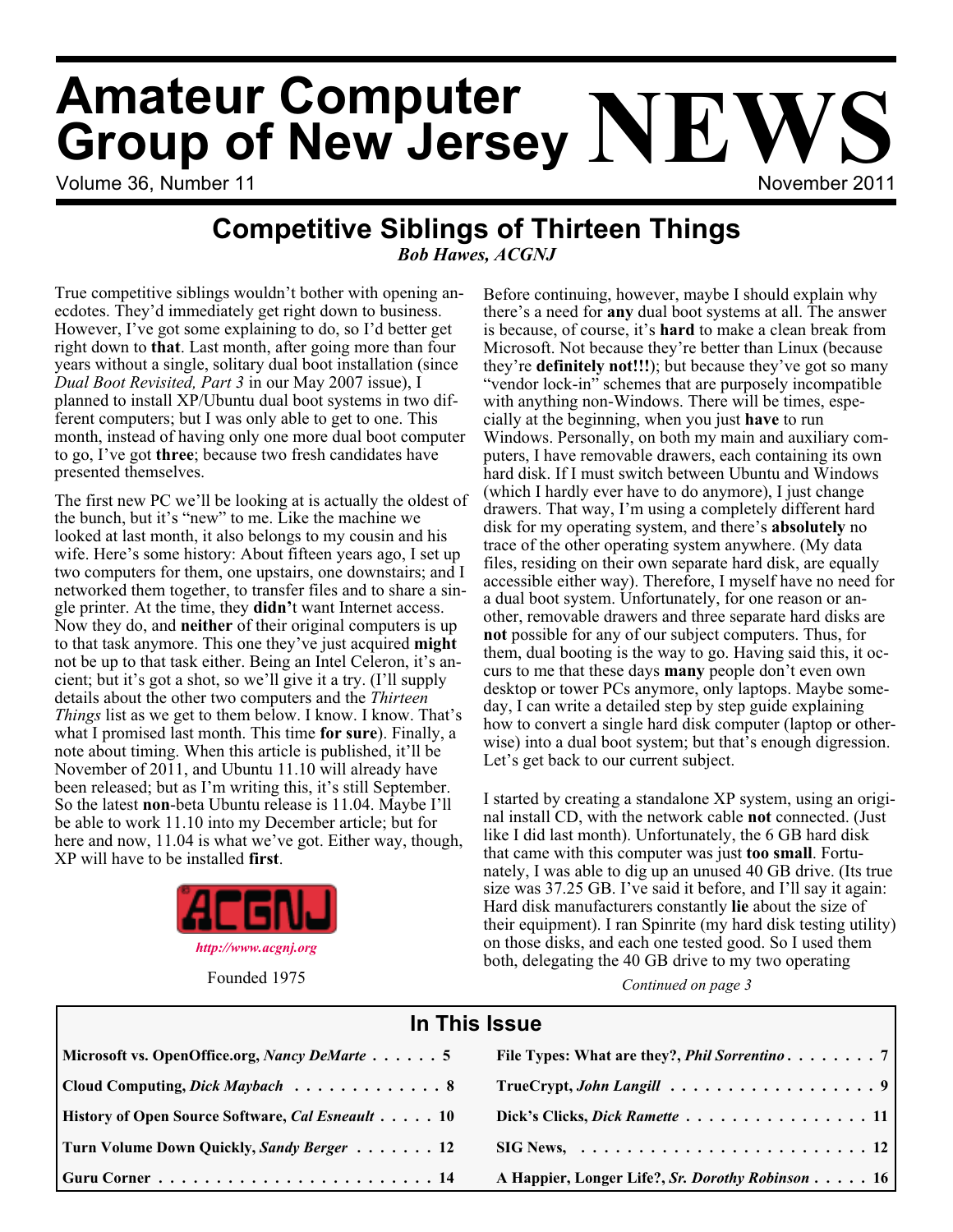# **Officers, Directors and Leaders**

| <b>Officers</b>                |                  |                  | <b>Board of Directors</b>   |                   |                  |
|--------------------------------|------------------|------------------|-----------------------------|-------------------|------------------|
| President                      | Paul Syers       |                  | Director Emeritus           | Sol Libes         | $(609)$ 520-9024 |
| Vice President                 | Evan Williams    | $(908)$ 359-8070 | Through 2012                | Brenda Bell       |                  |
| Treasurer                      | Malthi Masurekar | (732) 560-1534   |                             | Simon Grindlinger |                  |
| Secretary                      | Seery Syers      |                  |                             | Don McBride       |                  |
| Past President                 | Mike Redlich     | $(908)$ 246-0410 |                             | David McRitchie   |                  |
|                                |                  |                  | Through 2011                | Gregg McCarthy    |                  |
| <b>Special Interest Groups</b> |                  |                  |                             | Arnold Milstein   | $(908)$ 753-8036 |
| C Languages                    | Bruce Arnold     | $(908)$ 735-7898 |                             | John Raff         | $(973)$ 992-9002 |
| Firefox Activity               | David McRitchie  |                  |                             | <b>Bob Hawes</b>  |                  |
| Genealogy                      | Frank Warren     | $(908)$ 756-1681 | <b>Standing Committees</b>  |                   |                  |
| Hardware                       | Mike Reagan      |                  | APCUG Rep.                  | Frank Warren      | $(908)$ 756-1681 |
| Investing                      | Jim Cooper       |                  | <b>Facilities</b>           | John Raff         | $(973)$ 992-9002 |
| Java                           | Michael Redlich  |                  | Financial                   | Evan Williams     | $(908)$ 359-8070 |
| Layman's Forum                 | Matthew Skoda    | $(908)$ 359-8842 | Historian                   | Lenny Thomas      |                  |
| <b>LUNICS</b>                  | Andreas Meyer    |                  | Membership                  | open              |                  |
| NJ Gamers                      | Gregg McCarthy   |                  | Newsletter                  | <b>Bob Hawes</b>  |                  |
| WebDev                         | Evan Williams    | $(908)$ 359-8070 | Publicity                   | Gregg McCarthy    |                  |
| <b>Window Pains</b>            | John Raff        | $(973)$ 992-9002 | <b>Trenton ComputerFest</b> | Mike Redlich      | $(908)$ 246-0410 |
|                                |                  |                  | Vendor Liaison              | Arnold Milstein   | $(908)$ 753-8036 |
|                                |                  |                  | Webmaster                   | John Raff         | (973) 992-9002   |

# **ACGNJ News**

#### **Editor**

Barbara DeGroot 145 Gun Club Road Palmerton PA 18071 Tel: (570) 606-3596 bdegroot@ptd.net

**ACGNJ News** is published by the Ama- teur Computer Group of New Jersey, In- corporated (ACGNJ), PO Box 135, Scotch Plains NJ 07076. ACGNJ, a non-profit ed- ucational corporation, is an independent computer user group. Opinions expressed herein are solely those of the individual author or editor. This publication is **Copy-**<br>**right**  $\bigcirc$  2011 by the Amateur Computer<br>**Group of New Jersey, Inc., all rights re-Group of New Jersey, Inc., all rights re- served. Permission to reprint with ap- propriate credit is hereby given to non-profit organizations.**

**Submissions:** Articles, reviews, cartoons, illustrations. Most common formats are ac- ceptable. Graphics embedded in the docu- ment must also be included as separate files. Fax or mail hard copy and/or disk to editor; OR e-mail to Editor. Always confirm. Date review and include name of word processor used, your name, address and phone *and* name, address and phone of manufacturer, if available.

**Tips for reviewers:** Why does anyone need it? Why did you like it or hate it? Ease (or difficulty) of installation, learning and use. Would you pay for it?

**Advertising:** Non-commercial announce- ments from members are free. Commercial ads 15 cents per word, \$5 minimum. Camera ready display ads: Full page (7 x 10 inches) \$150, two-thirds page  $(4\frac{1}{2} \times 10)$  \$115, half-page \$85, one-third \$57, quarter \$50, eighth \$30. Discount 10% on 3 or more con- secutive insertions. Enclose payment.

**Publication Exchange:** Other computer user groups are invited to send a subscription to ACGNJ at the address below. We will re- spond in kind.

**Address Changes** should be emailed to *membership@acgnj.org* or sent to ACGNJ at the address below.

**Membership**, including subscription: 1 year \$25, 2 years \$40, 3 years \$55. Additional family members: \$10 each per year. Student : 1 year \$20. Senior citizen (over 65) 1 year \$20, 3 years \$45. Send your name, address and payment to ACGNJ, PO Box 135, Scotch Plains NJ 07076.

**Typographic Note**: The ACGNJ News is produced using Corel Ventura 5. Font fami- lies used are Times New Roman (TT) for body text, Arial (TT) for headlines.

#### **E-Mail Addresses**

Here are the e-mail addresses of ACGNJ Officers, Directors and SIG Leaders (and the Newsletter Editor). This list is also at (*<http://www.acgnj.org/officers.html>*).

| Bruce Arnold         | barnold@ieee.org         |
|----------------------|--------------------------|
| Jim Cooper           | jim@thecoopers.org       |
| Barbara DeGroot      | bdegroot@ptd.net         |
| Mark Douches         | pcproblems@pobox.com     |
| David Eisen          | ultradave@gmail.com      |
| <b>Bill Farrell</b>  | wfarr18124@aol.com       |
| Manuel Goyenechea    | Goya@acgnidotnetsig.org  |
| <b>Bob Hawes</b>     | bob.hawes@acgnj.org      |
| Sol Libes            | sol@libes.com            |
| Malthi Masurekar     | malthirm@verizon.net     |
| Don McBride          | don@mcbride.name         |
| Gregg McCarthy       | greggmajestic@gmail.com  |
| David McRichie       | dmcritchie@hotmail.com   |
| Andreas Meyer        | lunics@acgnj.org         |
| Arnold Milstein      | mrflark@yahoo.com        |
| John Raff            | john@jraff.com           |
| Mike Redlich         | mike@redlich.net         |
| Matt Skoda           | som359@aol.com           |
| Keith Sproul         | ksproul@noc.rutgers.edu  |
| Paul Syers           | paul.syers@acgnj.org     |
| Lenny Thomas         | lenny.thomas@acgnj.org   |
| <b>Scott Vincent</b> | scottvin@optonline.net   |
| Frank Warren         | kb4cyc@webwarren.com     |
| Evan Williams        | ewilliams@collaboron.com |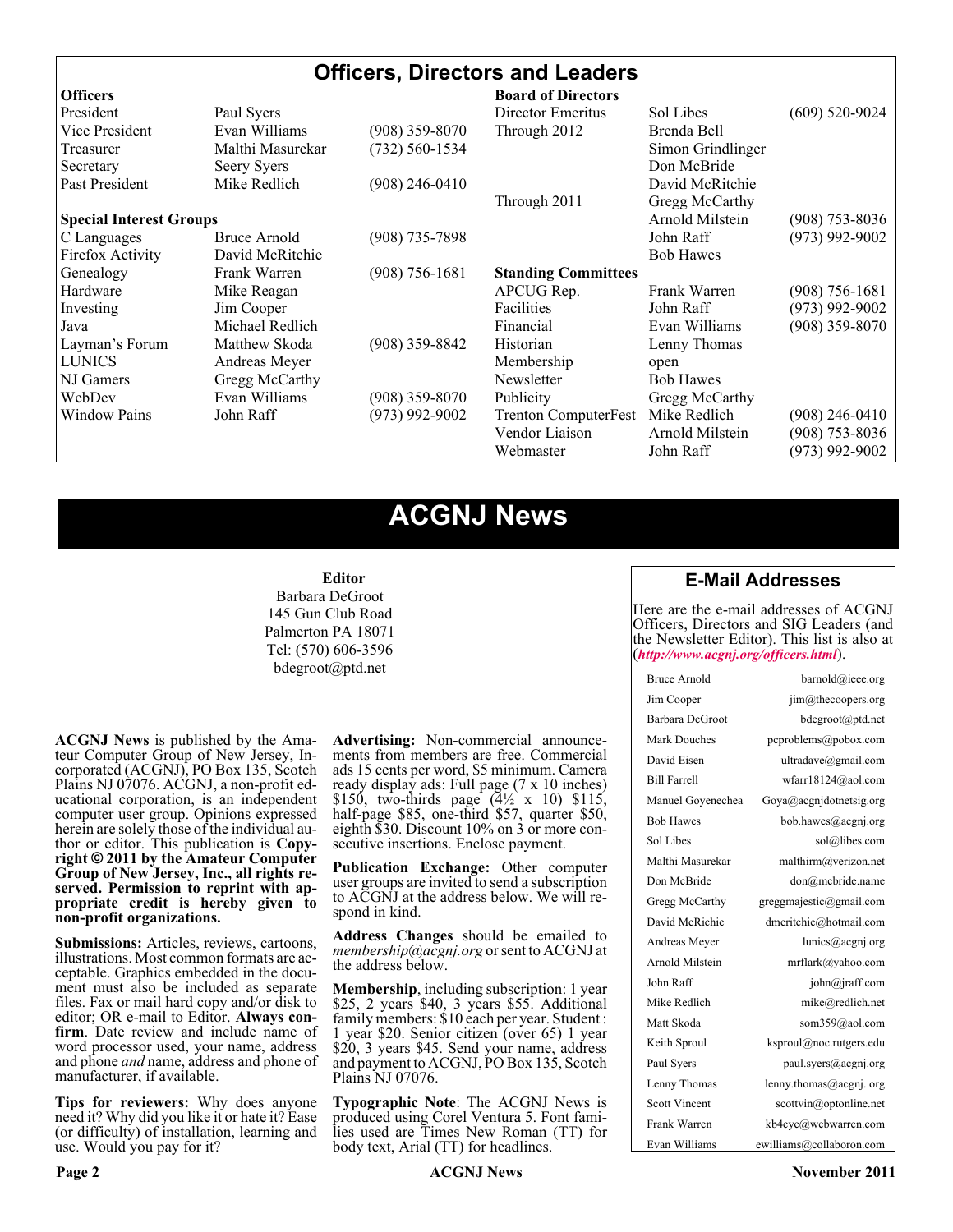# **Competitive Siblings of Thirteen Things,** *continued*

systems, and the 6 GB drive to data. (Nowadays, a 6 GB hard disk is **way** too small for data, too. If this computer proves to be usable, we'll have to get it a bigger data drive; but that's an expense for another day). Although the Great God Gates has commanded that all Windows computers shall contain a single NTFS partition that takes up the entire hard disk, you **don't** have to do it that way. Instead, I created a 21 GB FAT32 partition for XP, and left the rest of the disk empty. My initial installation took 46 minutes. Immediately afterwards, I made a just-in-case Clonezilla backup. Earlier, I'd downloaded eleven drivers for this PC from the Intel website, but I only needed to install one of them (Multimedia Audio Controller). So I did. Then, I installed the free version of Grisoft's AVG (**A**nti **V**irus **G**risoft), and updated it over the Internet. After that, I made another Clonezilla backup. (Clonezilla boots and runs from its own Linux live-CD. So keep in mind that each time I mention making a Clonezilla backup, the computer had to be rebooted both beforehand **and** afterwards).

Next, I ran the initial AVG virus scan. (It took 18 minutes), When it finished, I installed two "oldies but goodies", *Adobe Acrobat Reader 5.0* and *Winzip 8.0*, plus the newest Windows version of the *Firefox* web browser; and I did a third Clonezilla backup. Following that, I installed *MD5summer.exe* (one of my most vital "must have" programs), the *Java Runtime Environment*, *Ghostscript* (a

#### *Continued above right Continued below left*

and created a backup image of my XP partition. (Ghost stored that image on the data hard disk. I don't have time to actually make my "blow-out" disk right now; but maybe it can become the basis for a whole new article someday). After that, I ran Partition Magic and created a 259 **M**B NTFS partition at the **very end** of the 40 GB hard disk. That left **exactly** 16 GB of empty space for Ubuntu. (That NTFS partition was just a place holder. You'll see why I made it shortly).

Now it was time to install Ubuntu. So I booted the computer from the Ubuntu 11.04 CD, told it to install itself in that 16 GB of unallocated space, and told it to dual boot with XP. The initial installation took 36 minutes. After the computer rebooted, I used Synaptic Package Manager to download two programs that Ubuntu **hadn't** initially added by default: GParted (the Gnome Partition Editor) and StartUp-Manager. First, I ran GParted. It displayed a completely filled hard disk, containing the 21 GB XP FAT32 partition, a new 14 GB Linux Ext4 partition, a new 2 GB Linux Swap partition, and the 259 **M**B NTFS partition that I'd created just a few minutes earlier. Using GParted, I **deleted** that NTFS partition, thus giving me some unallocated "slop" at the end of my hard disk layout. (Just in case Clonezilla might need it someday). Next, I ran StartUp-Manager, changing its "Timeout in seconds" from 10 to 15; and changing its "Display Resolution" and "Bootloader menu resolution" settings from 640x480 to 800x600. Then, I made a sixth Clonezilla backup.

PostScript interpreter), and my two "biggies": the Windows versions of *LibreOffice* and *Scribus*. Then, I made a fourth Clonezilla backup. After that, I deleted 234 **MB** of left over LibreOffice install files from the hard disk. Because of that mass erasure, I used XP's built-in "Tools" to check the hard disk for errors, and then to defragment it. Finally, I tweaked a few Control Panel settings, then made a fifth Clonezilla backup. Except for the times (an older computer takes longer), this XP installation pretty much paralleled the XP system that I described in *Second Cousin Twice Removed of Thirteen Things* (last month in our October 2011 issue). If you've been having deja vu, this is probably why.

Here's some more deja vu: Last month, I brought up the concept of a "blow-out" disk. (That's a self-booting CD or DVD with only one function: to **completely** replace the entire contents of a hard disk by overwriting it with a previous backup of a "known good" system). I also mentioned the temporary CD-RW disk that I created as "proof of concept", using my Ghost for DOS floppy as the CD boot image; and copying the files from my Partition Magic floppy onto the CD itself. Since I hadn't yet erased that CD-RW disk, I decided to use it again. After the CD booted, Ghost and its associated files were on the A: drive (which was virtual, not physical); and Partition Magic and its associated files were on the S: drive. (Traditionally, S: is the drive letter that I assign to the CD). Then I ran Ghost

After alternately booting XP and Ubuntu (to make sure they both worked), I started Ubuntu's Update Manager, and installed the 227 updates I found there. That took 28 minutes. Then, I made a seventh Clonezilla backup. Next (**finally!**) was the *Thirteen Things* list. For copyright acknowledgement, and for people who might want to see the original, I've included the following link to *13 Things to do immediately after installing Ubuntu*, the article that started it all. (Written by Ambuj Varshney for Linux On Desktop in 2006, and last updated in February of 2007).

#### *[http://linuxondesktop.blogspot.com/2007/02/13-things-to-do-immediate](http://linuxondesktop.blogspot.com/2007/02/13-things-to-do-immediately-after.html) ly-after.html*

Anyway, I repeated the Steps that I described in my original *Thirteen Things?* article (in our May 2009 newsletter). Because I decided **not** to do Steps 2, 4, 8, 9, 10, 11 and 13 then, I won't be mentioning them now, either. First, following *Step 1: Enable Additional Repositories,* I opened Synaptic Package Manager, went to Settings > Repositories, and made sure that all the check boxes were selected **except** for Source code and CD. (They were, so I didn't have to make any changes). Then, I closed Synaptic. (This is **important**. If you **don't** shut down Symantic Package Manager, this next step will **bomb**). Opening a Terminal window, I added the medibuntu repositories by entering the following commands:

echo "deb http://packages.medibuntu.org/ gutsy free non-free" | sudo tee -a /etc/apt/sources.list

and

*Continued on page 4*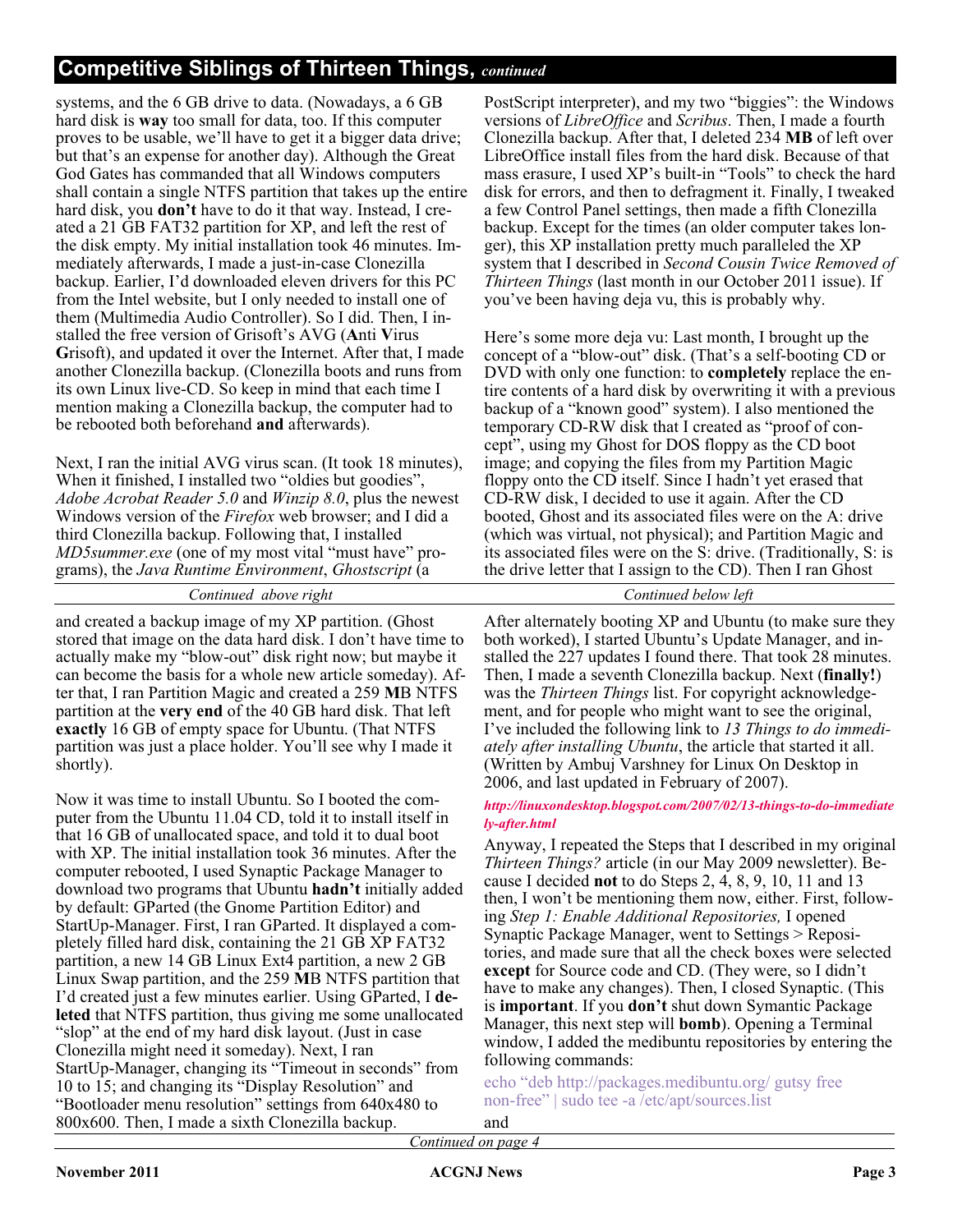# **Competitive Siblings of Thirteen Things,** *continued*

wget -q http://packages.medibuntu.org/medibuntu-key.gpg -O- | sudo apt-key add - && sudo apt-get update

(In the original article, the author did everything from the command line **except** for the first part of *Step 1*. Now, I do everything from Synaptic, except for this **second** part of *Step 1*). After that, I did *Step 3: Install Audio/Video Codecs*. Because of licensing or other issues, Ubuntu does **not** automatically install support for a lot of multimedia formats. Thus, I re-opened Synaptic Package Manager and manually added *gstreamer0.10-ffmpeg*, *gstreamer0.10-plugins-bad*, *gstreamer0.10-plugins-ugly*, *mpg123* and *VLC Player.* (Ubuntu had **already** installed *gstreamer0.10-plugins-good* by default). Next came *Step 5: Install Macromedia Flash support and Sun Java JRE*. This step can no longer be followed as written, since both programs now come from different manufacturers. So I installed the Adobe version of *flashplugin-nonfree*, and the *OpenJDK* version of the *Java 6 Runtime Environment*. For *Step 6: Install Scribus*. I installed *Scribus*, my fun, fabulous and free desktop publisher. As I mentioned in *Son of Thirteen Things* (my September 2011 article), I ran into problems when I tried to do *Step 7: Install Downloader For X*. It seems to have been expunged from existence. It's no longer listed in Synaptic Package Manager, or in the Ubuntu Software Center; and the terminal command given in the original article doesn't work any more, either. You **can** find old references to it by doing a Google search, but none of those links contain instructions that still actually work. It's as if some implacable enemy has thoroughly erased *Downloader For X* from the universe. I guess we'll just have to do without it from now on. Last up was *Step 12: Install MPlayer with all codecs and DVD playing support,* which installed both *Mplayer* (one of the most popular Linux media players), and the *Quod Libet* music player as well. Then I made an eighth Clonezilla backup.

Now we come to my own personal additions to the list. I installed *Okular* (my favorite PDF reader), *K3b* (my favorite CD/DVD burner), *Abiword* (which **used to** be bundled by default with each release of Ubuntu, but not any more. In the past, it came in handy quite a few times as an alternative word processor, so I still install it manually), *the GIMP* (**G**NU **I**mage **M**anipulation **P**rogram), *Wine* (the Windows emulator/compatibility layer), *Fonty Python* (a font manager), *AcetoneISO* (which mounts various disk image formats as if they were drives), *Gnumeric* (a spreadsheet, added as a just-in-case alternative), *FileZilla* (a File Transfer Protocol program), *KompoZer* (a web page authoring system), and *OggConvert* (which converts media files to the patent-free Ogg Vorbis/Ogg Theora formats). Then I made a ninth Clonezilla backup.

OK. That's one down, two to go. Our second "new" computer is actually almost as old as the Celeron. It's an AMD Athlon PC; and it might be familiar to some of you. It's the cute little "Aberdeen" computer that I used to carry to club

*Continued above right Continued below left*

meetings whenever I gave a presentation. Here's some history: Fifteen or more years ago, I made a computer for my brother. Seven or eight years ago, I replaced it with a newer one. Now, suddenly (and conveniently, just as I was finishing up the Celeron), it had to be replaced again. Immediately; and this Athlon was the only "spare" computer I had available. Since I'd been using it, its hard disk only booted Ubuntu. Ideally, I'd like to move my brother completely into the glorious land of Linux; but practically, since he'd previously been a Windows-only user, he needed a dual boot system. So I converted this one for him. Of course, his install times and partition sizes were different; but otherwise his installation went pretty much the same as I described for the Celeron above. So I really don't need to add any new details here. (After all, we don't want to cause any more attacks of deja vu, do we?) Except for two glitches. The motherboard was from an obscure manufacturer, and in the short time I had available, I **couldn't** find two XP drivers: "Multimedia Audio Controller" and "Video Controller (VGA Compatible)". I can probably track down these two missing drivers eventually; but until I do, the XP side will have **no** sound and only "plain vanilla" video. The Ubuntu side, on the other hand, will have perfect sound and full video, because Linux is **so** much better than Windows in almost every way. So if my brother wants sound, he'll have to work in Ubuntu. (Insert a sinister chuckle here).

That's two down, and one to go. Our third computer was supposed to have been the second computer done **last** month, but it had to be postponed. It should also be familiar, because it's the ACGNJ club computer (a Pentium 4). Several months ago, it developed hard disk access problems. John Raff (the one who used this machine most often) told me that when it was first turned on, it wouldn't recognize its hard disks. If he opened its case, then removed and reattached its drive cables and started it again, **then** it would work right. He found this aberrant behavior to be a big pain in the (insert your favorite body part here). I'd also run into this annoying phenomenon before, professionally, in the mid to late Nineties. My employer's policy in this situation was to recommend that our customer buy a replacement. (Of course, he wanted to sell them a new PC; but on the other hand, in a business environment you really can't afford to trust your livelihood to a piece of flaky equipment). Due to that policy, I didn't get much experience actually fixing such machines; but I **did** developed a few tricks that sometimes helped. So I took the club computer home, intending to work on it as time permitted. Now, at last, its time has finally come.

It had two hard disks, one 80 GB, the other 160 GB. On the 80 GB drive, a 28.32 GB FAT32 partition came first, with 11.56 GB used. Next came a 28.32 GB NTFS partition, with 21.61 GB used. Then a 200 **M**B Ext4 partition; and finally a 17.69 GB LVM (Logical Volume Management)

*Continued on page 5*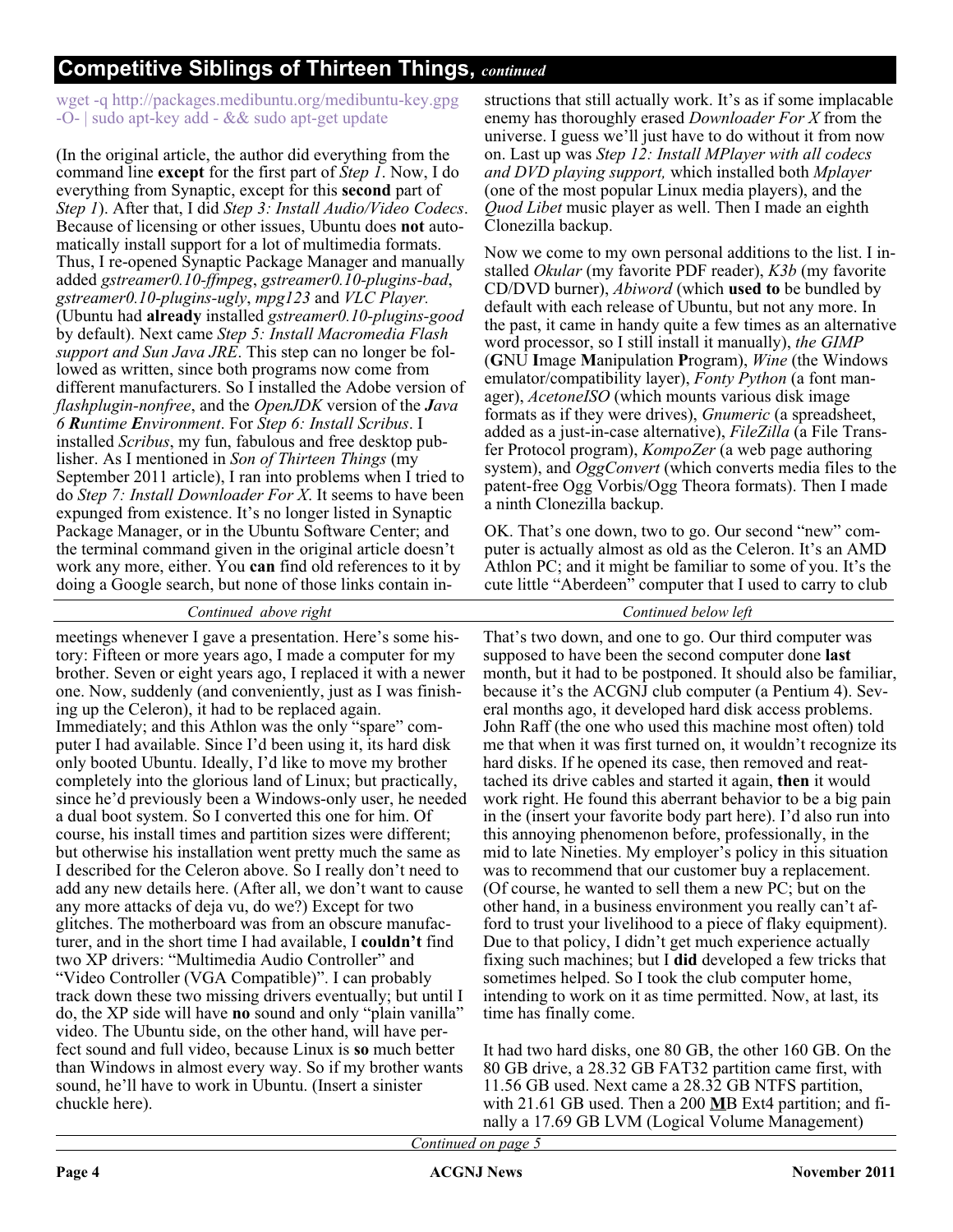# **Competitive Siblings of Thirteen Things,** *continued*

partition. On the 160 GB drive, a 59.57 GB NTFS partition came first, with 32.51 GB used. Then a 48.63 GB NTFS partition, with only 3 GB used. The remaining space (40.63 GB) was unallocated. On **both** hard disks, the first partition looked like it might be a bootable XP system, while the second partition definitely **wasn't**. On the 80 GB disk, the third **and** fourth partitions contained the Linux installation (Fedora, which uses LVM by default). I really, **really** don't like LVM. When encountering it, my firm policy has always been to turn tail and run away screaming as fast as I can. So obviously, I didn't intend to reinstall Fedora. In actual fact, I didn't intend to change anything on **either** hard disk. At least not right now, anyway. Instead, I backed up the first partition on each one, using Ghost. Or I tried to, anyway.

While Clonezilla (even with its size changing deficiencies) has become my "go-to guy" for backing up entire hard disks, Ghost for DOS is still my preferred program when I need to extract just one partition from a multi-partition drive. It's much more versatile. Ghost backed up the FAT32 partition from the 80 GB drive just fine, and restored it to a spare hard disk with no problems. What's more, that spare disk booted into an XP SP**3** system. It had three users ("Admin", "Power" and "User", none of which had passwords), it had **no** drivers flagged as bad or missing under Device Manager, it had 41 programs listed under Add or Remove Programs, and its virus definitions had been updated in the relatively recent past. What's more, the Admin desktop was clogged with dozens of shortcuts. Obviously,

this particular XP installation had been well used. Hopefully, it's the **right** well used XP system. Because I had **no** luck with my other contender, that first NTFS partition from the 160 GB drive.

Now, Ghost for DOS and NTFS just don't get along, so I wasn't too surprised when I couldn't make a successful Ghost backup. It's happened before. Previously, I was able to use Partition Magic to make a direct hard disk to hard disk copy of my subject partition. Not this time. Partition Magic threw up a couple of completely **un**informative error messages, and then quit. So I had no choice but to fall back on Clonezilla. First, I tried making a single partition backup image. No good. Then, I tried making a direct hard disk to hard disk copy of just that one partition. To my surprise, it worked. Technically, anyway. However, instead of booting into XP, I got the following message: "Windows could not start because of a computer disk hardware configuration problem. Could not read from the selected boot disk. Check boot path and disk hardware. Please check the Windows documentation about hardware disk configuration and your hardware reference manuals for additional information". Now, that message obviously came from the hard disk, so that "Could not read" part was definitely a crock. This message **had** to have been contained in the original partition on the 160 GB hard disk. So if I could see it now, my copy operation **must** have been successful; but my source partition itself had probably already been corrupted in some way. (Those Partition Magic error messages would seem to support this theory). Whatever the case, that partition isn't

*Continued above right Continued below left*

going to boot for me now. So we'll have to go with the first one.

I copied my FAT32 XP boot partition to a spare 60 GB hard disk (real size 57.2 GB), and used Partition Magic to shrink that partition from 28.32 GB to 20 GB. Then I added an empty 20 GB FAT32 partition after it (for data). After that, I created a 274 **M**B partition at the very **end** of the hard disk (a placeholder, as before). That left exactly 17 GB for a new Ubuntu 11.04 installation, which went just fine, as above. Since I really don't want to be responsible for a

nationwide epidemic of deja vu, I won't say anything more about it. Eventually, **after** I've carefully extracted any and all club data from them, I plan to wipe the 80 and 160 GB hard disks clean, then use the 80 GB hard disk as the operating-system-**only** part of an XP/Linux dual boot system (maybe Ubuntu, maybe Fedora, maybe some other Linux variant), and the 160 GB hard disk as a data-only storage disk. For now, though, my temporary 60 GB drive will let me put the club computer back into service.

See you next month.

# **Microsoft vs. OpenOffice.org Office Suite Standoff**

#### *Nancy DeMarte (ndemarte (at) Verizon.net), Sarasota PCUG, Inc., [http://www.spcug.org]( http://www.spcug.org)*

An office suite is a software product that includes a group of programs which perform typical office functions; that is, creating and working with documents, spreadsheets, presentations, and databases. Some suites include specialized programs like email or calendars. There are many office suites available, such as Corel's WordPerfect Office, Lotus Symphony Suite by IBM, and ThinkFree3. Among the best known suites are Microsoft Office and OpenOffice.org.

My original intention this month was just to compare features and compatibility between Microsoft Office and

OpenOffice. org. I installed OpenOffice.org on my computer and have been testing it against my familiar MS Office for several months. In researching the history of the two suites, however, I stumbled across a story that I felt needed to be part of this article. Let's start with that.

### **History**

Microsoft introduced its Office suite in 1992 with Office 3.0. It included Word, Excel, PowerPoint, and Mail (later to become Outlook). Since that time, the suite has expanded to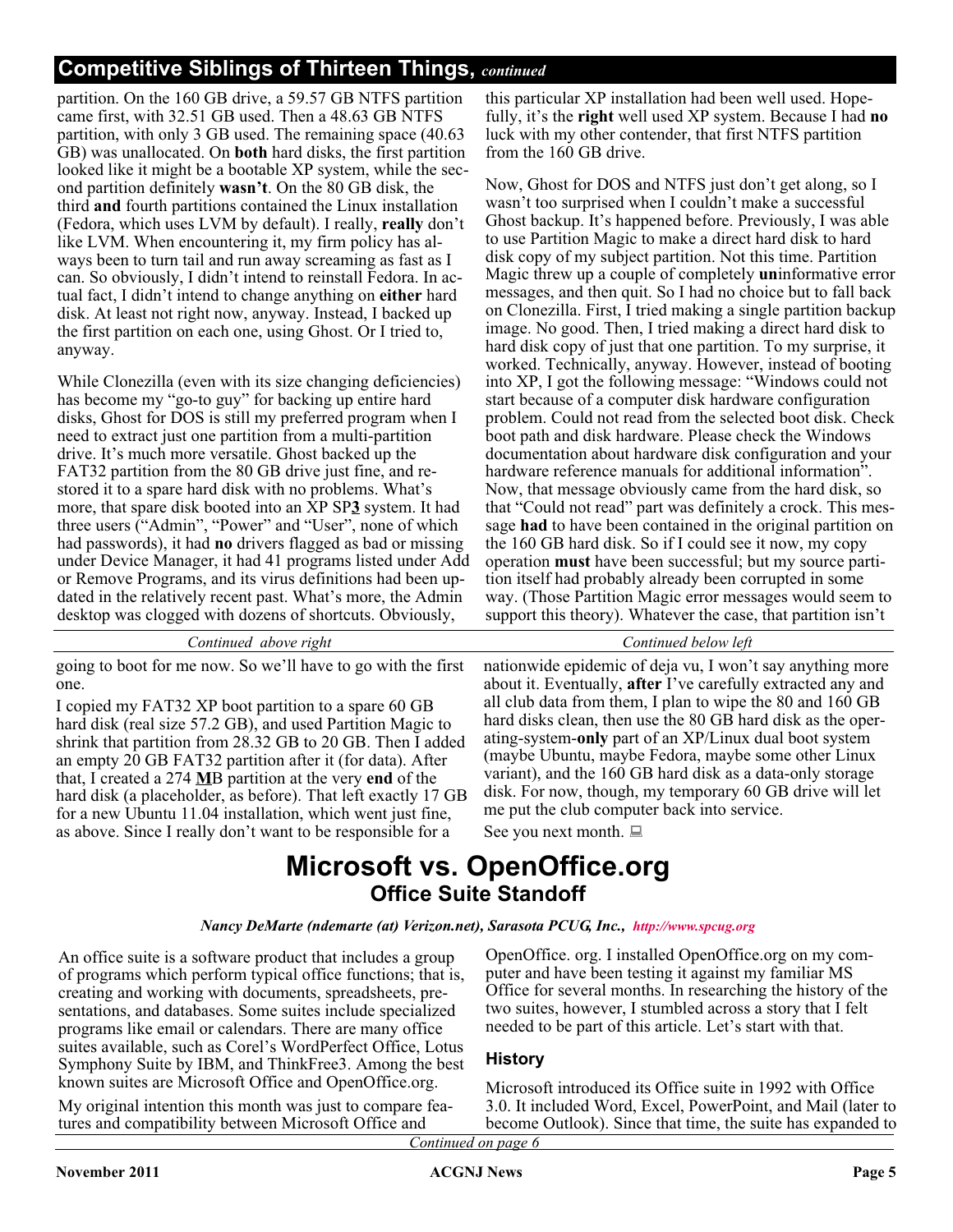# **Microsoft vs. OpenOffice.org,** *continued*

MS Office 2007, which comes in eight versions that include from 3 to 13 programs and runs on both Windows and Mac platforms. MS Office 2010, its newest suite, has reduced the versions to three, including 4 - 7 programs. Because it is a commercial product with a profit goal, MS Office is expensive, although non-profits can get substantial discounts through websites like TechSoup, and businesses can get deals on volume licensing. Office 2007 and 2010 are full-featured suites with frequent updates and great customer support and security.

OpenOffice.org has a different kind of history. The origins of OpenOffice.org (OOo) began in Germany in the mid-1980's with a suite called Star Office, created by the Star Division Company. It ran on several platforms, including Windows 98 and NT, Solaris, Java!, and Linux. In 1998, Star Office version 5.0 was offered free to users. The next year Sun Microsystems purchased Star Division, mainly to get free software for its thousands of employees and to compete with Microsoft.

In 2000 Sun first offered the source code for Star Office 5.2 free over the Internet. In October, the new OpenOffice.org website went online both as a free downloadable office suite product and a collaborative project. Anyone could participate in improving the suite by submitting ideas or code. OpenOffice.org immediately became popular; the open philosophy was embraced by software developers around the

world. By 2005, the free suite had reached 20 million downloads and over 150,000 registered members. It was a David and Goliath situation: big corporation versus the little guys.

All this time Sun had also continued to market its commercial office suite, Star Office, for a nominal cost to businesses, but free to educators. In January 2010, the large company Oracle bought Sun Microsystems and acquired the OpenOffice.org brand. Before that year was over, Oracle had stopped making Star Office free to educators and had introduced a new commercial product, Oracle Open Office (standard version for \$49.95 for 5 users or and enterprise version for \$90.00 for 25 users). Oracle is planning to offer its own office suite soon, an online product called Cloud Office, using Java FX and open document format, but not based on OOo code. It will be competing against the new rash of "cloud" office suites, such as Google Docs and Microsoft's Web Docs on SkyDrive.

As 2010 ends, the OpenOffice.org website remains intact; the suite is still a free download. But some Sun developers and many OpenOffice.org contributors are unhappy about changes that Oracle has made and worried that the company will soon remove "free" and "collaborative" from the OpenOffice.org vocabulary. Late in 2010 a new organization, this group formed the Document Foundation (TDF), to keep the open philosophy alive. They are working on a new

*Continued above right Centinued below left*

office suite, LibreOffice, which is now offered for free download in beta. Its final version, based on the OOo code, is scheduled to come out in early 2011 with sponsorship from Novell, Red Hat, and IBM. How all of this drama will impact OpenOffice.org as a product is unclear. But the little guys are again making a stand against another Goliath.

### **Feature Comparison**

MS Office clearly beats OpenOffice.org in features and formatting options, especially those introduced with Office 2007, such as themes, Quick Parts, picture styles, Word Art, macros, and content controls. Office 2007 offers encryption, more templates and an extensive Help system. It also has the new ribbon interface, whereas OpenOffice.org uses menus like MS Office 2003.

OpenOffice.org includes the common programs found in an office suite plus some interesting features such as font effects, backgrounds, and sounds. It is a solid office suite, especially for home and small business. Its advantages over Microsoft Office are cost (It is free with an unlimited number of installations.), its ability to work with Linux and many other operating systems besides Windows, and its open philosophy. OOo runs a bit slower than MS Office, but takes up less disc space. Because it is a collaborative, it issues fewer updates and has fewer support options, but it

also is less frequently attacked by malware. Even if you have never used an office suite, you can download this efficient little suite at *<http://www.OpenOffice.org>* and use it without much instruction.

## **Compatibility**

As a Microsoft Office user, I was interested in how easy it would be to save files between the two suites since I have hundreds of Word documents and Excel spreadsheets. When I created a feature-filled Word 2007 document (.docx) and saved it as an OpenOffice.org file (.odt), it did save, but there were changes in margins and line spacing, and I lost all the Word 2007 features. When I created a document in OpenOffice.org (.odt), it would not save as a Word 2007 document (docx). I had to save it as a Word 2003 document (.doc), and then open it with Word 2007 in compatibility mode.

I concluded that it's best to choose one office suite and stick with it. In short, if you are a current MS Office 2007 or 2010 user, you will probably be happier staying where you are. If you are new to office suites, by all means give OpenOffice.org a try.  $\Box$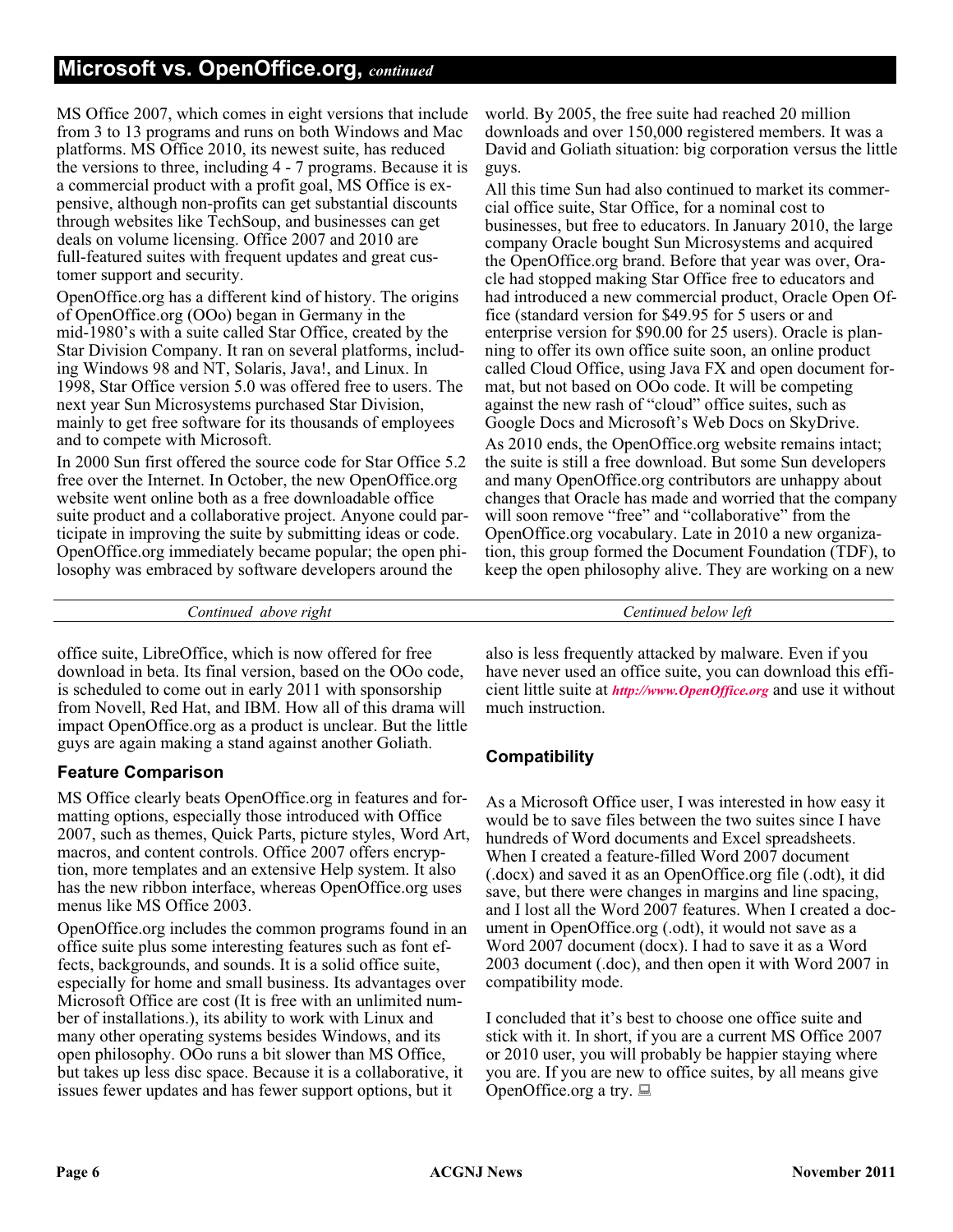# **File Types: What are they? And why should we care?**

*Phil Sorrentino (president (at) spcug.org), Sarasota PCUG [\(www.spcug.org](http://www.spcug.org))* 

Understanding File Types is the key to successfully organizing and using your computer files and folders. The File Type is the extension, the characters after the period. Unfortunately, File Types are hidden when you first startup your computer Operating System. I've always thought this was odd because knowing the type of a file can help explain what is going on, or at least what can be done with that particular file. (Because the file type can be changed using the Rename option, I suspect this was done to prevent a user from renaming the file type and possibly making that file un-useable.) Without a file type, confusion can arise. Hiding the file type leads to the appearance that there are multiple files in a folder with the same file name. Actually, the file names are different because they have different file types. Only the file type shows them as distinctly different files. File Types can be shown along with the first part of the file name. In XP and Windows 7, this is accomplished in the View tab of the Control Panel's Folder Options Applet. Just uncheck "Hide extensions for known file types".

Let's start with some very basic File Management concepts. Every file in a folder has to have a unique name. (Two files may have the same name, but they must reside in different folders.) The name has two parts, separated by a period. The part after the period is called the file type or file extension. Typically the file type is three or four characters, but it can be longer. The limit is tied into the overall size of the path of the file in question, but practically you will see file types of around three or four or five characters. If you Google "file types," you will be amazed at how many file types have been defined and you will also see some pretty long file types, like the following 8 character file type, ".debuglog." In these lists you will see all the familiar file types like .doc, .docx, .txt, .rtf, .xls, .jpg, .bmp, .gif, .mp3, .wav, .m3u, .wma, .avi, .mov, .mp4, .wmv, and so on.

A few sentences ago I mentioned "path." The path is a unique description of where the file in question is located. Typically we think of a file's location as being in a particular folder, but the path is more general. The path starts out with the computer followed by the drive, then the folders in hierarchical order, leading down to the particular file. So the path to a picture of a group of cousins taken on July  $4<sup>th</sup>$ , 2009, might look like: \\Desktop2\D:Photos\Family\2009\FourthOfJulyPicnic\Cousins.jpg where "Cousins.jpg" is a picture (or at least a .jpg file) in the "FourthOfJulyPicnic" folder, which is in the "2009" folder, which is in the "Family" folder, which is in the "Photos" folder on the "D:" drive of the "Desktop2" computer. (Note that the "\" is used to separate components of the path. Sim-

#### *Continued above right Continued below left*

ilar to the way "/" is used to separate the components of an address on the internet.) The path to every file must be unique, so that the file can be unambiguously found. This also explains why we can have two files, with the same name and extension, in different folders. The path would be different, not by the file name and extension, but by one of the folder components. So, when all is said and done, the file type is part of a file's name that makes that file unique.

But that is only part of the story. The file type is really a definition of all of the data that is held within the file. (It defines in great detail just what every bit and byte in the file means.) And this is where Files and Applications come together, or where they become "associated". File Association links a file type with an Application. An Application knows how to handle a particular file type because of the file type definition. Fortunately, we, the users, don't have to know anything about the details of the file type, only that a particular file type can be used with a particular Application. So if a correct association is made, the Application will handle the file in the expected fashion. If an incorrect association is made, the results will be undetermined.

Many applications can handle many different file types. For example, Windows Media Player can use a whole host of audio and video file types, such as wma, mp3, m3u, aiff, wmv, avi, mpg, mpeg, mpv2. Sometimes when you install a new application, the application will automatically associate with the file types that it knows how to use. This may not be the associations that you originally wanted. Some

Applications are much more polite, and ask if you want them to associate with certain file types. If associations happen automatically, you can end up with different applications being used to handle a particular file type. For example, you could end up with "Real Player" playing your music that you originally had Windows Media Player associated with.

The Operating System provides a capability to review and establish the associations. Each operating System is a little different. In XP it is provided in the File Types tab of the

Associations can easily be changed, but be very careful. Only use the Recommended Programs. If another program is used, the results may be undetermined and may even damage the file in question. But this is the way you can get things back to the way you want. You can get your music back to being played by your player of choice, or your videos back to being played by Windows Media Player, or your .bmp graphics files back to being displayed with the Paint application.

So, we care about File Types because they help to uniquely define a file's name and location, and their definitions enable applications to determine how to handle the contents of the file. These are two very big jobs for a seemingly very small (and often hidden) aspect of the Windows Operating System.  $\Box$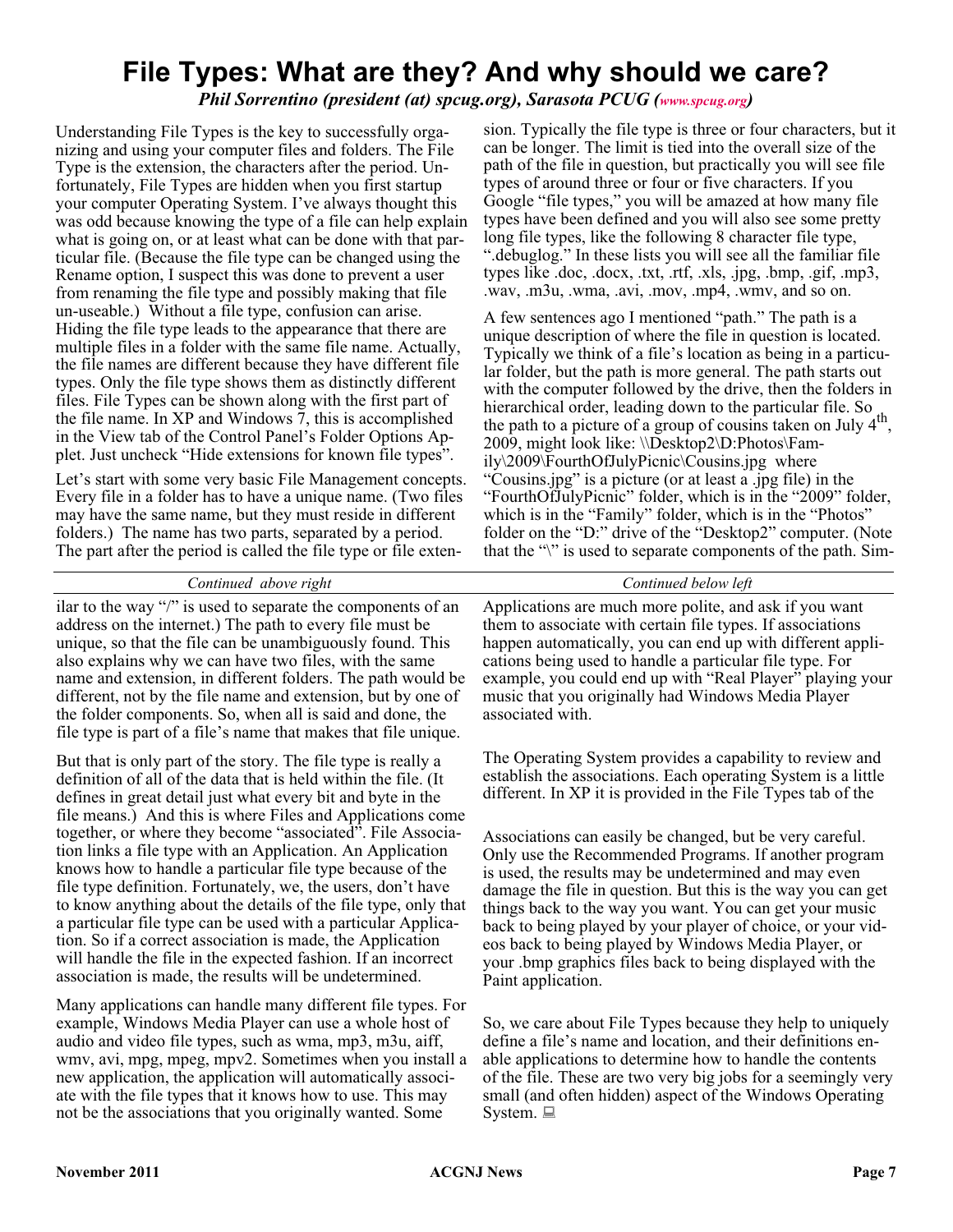# **Cloud Computing**

### *Dick Maybach (n2nd (at) charter.net)*

Although you can hardly pick up a computer publication without being assaulted by references to c*loud computing*, the term has been abducted by marketing organizations to the extent that it means almost nothing. Today, "cloud" is to computing as "natural" is to food. Although the term means little, the concept is very valuable, and is something that most computer owners use every day. I define cloud computing as using storage or processing resources on the Internet. Most of us already use cloud computing far more than we realize; for example, every e-mail we receive sits on our ISP's disk until we download it to our PCs, and when we use Google Maps, much the processing and all of the storage occurs on Google's hardware. In the extreme, cloud computing could evolve to the point where our computer would consist of only a keyboard, mouse, display, and perhaps a printer, with just enough processing power and software to support a Web browser. Google foresaw this as the future of home computing and began developing their Chrome operating system to support it.

A simple example of cloud computing is a backup service, which continually backs up all your data whenever you are connected to the Internet. You don't have to think about it, and because your backups are stored at a different location, they are safe even in case of a local catastrophe. A similar use is synchronizing data among several computers, where

dry cleaner, where everybody's clothes are tagged and thrown together into a large machine. Afterwards, somebody looks at the tags to get them back to their proper owners. Contrast this to a bank deposit vault, where only

your key can open the box where you place your documents. Even at such competent vendors as Google, there have been instances of data leaking from one customer to another, and many cloud vendors are start-ups who have much less expertise than Google. This means that you should take responsibility for safeguarding your data. For example, if you back up your disk in the cloud, encrypt any files (such as those containing passwords or on-line banking data) that present security risks. I store my passwords using KeePassX, *<http://www.keepassx.org/>*. Its file is always enthe data might be files, contacts, and your favorite Web sites and (with care) their passwords. Many people also use the cloud to share information with others, for example by using Facebook for personal information, Flicker for photos, or Google Docs for documents. Cloud storage is both convenient and inexpensive; indeed, many vendors offer up to two gigabytes free.

All the above examples are data storage ones, but there are also cloud processing services, such as Google Docs. Google Docs supports the common office tasks such as word processing, spreadsheets, and presentations, which means you can perform these without purchasing an office suite and having to keep it updated. It also allows on-line collaboration (where, for example, several people edit the same document), although few home users are likely to need this feature. Like cloud storage, cloud processing is inexpensive or even free.

By now, you may be thinking, "What's the Catch?" Somebody has to pay for these services, as providing them requires non-trivial costs for computer hardware, support staff, and communications. In some cases, the free service is a limited sample to entice you to purchase a more versatile one. In others, you are the product being sold. Your habits and preferences are valuable commodities that advertisers will pay to learn about. For many of us this is a fair

| Continued above right                                                                                                                                                                                                                                                                                     | Continued below left                                                                                                                                                                                                                                                                              |
|-----------------------------------------------------------------------------------------------------------------------------------------------------------------------------------------------------------------------------------------------------------------------------------------------------------|---------------------------------------------------------------------------------------------------------------------------------------------------------------------------------------------------------------------------------------------------------------------------------------------------|
| trade; in return for the convenience of Google's search en-<br>gine, we tolerate the ads in the sidebar and being directed to<br>sites that want to sell to us.                                                                                                                                           | crypted on your PC's disk, and you can safely back it up<br>anywhere. I also use Gnu Privacy Guard (gpg),<br>http://www.gnupg.org/, to encrypt files and e-mail. (Both of<br>these programs are available for the Windows, Mac, and                                                               |
| However, there are some security and safety caveats in-<br>volved. Security is complex for a cloud vendor; your data<br>are stored on the same disks, the same memory, and pass<br>through the same processors as everybody else's. The pro-<br>cess is much like what happens in a commercial laundry or | Linux platforms.) By the way, when you encrypt a file, be<br>sure that only the encrypted version is ever placed in a di-<br>rectory that is backed up in the cloud.<br>Safety also is not trivial. Vendors do go out of business<br>and, even if they keep operating, they may find that provid- |

and, even if they keep operating, they may find that providing cloud services isn't profitable. Not all of them back up their storage, which means that their hardware failures and software bugs can destroy your data. If you use the service for back-up or synchronization, this isn't a problem because the chances of simultaneous failures in the cloud and on your PC is negligible. However, if you store your only copy of your photograph or music collection in the cloud, you are risking disaster. In the case of cloud processing, you should also be concerned about the format in which your data is stored. It does little good to download the file containing your novel if it's stored in a format that only the (now out of business cloud vendor) could read.

Finally, cloud computing is new, so you should expect some glitches.  $\Box$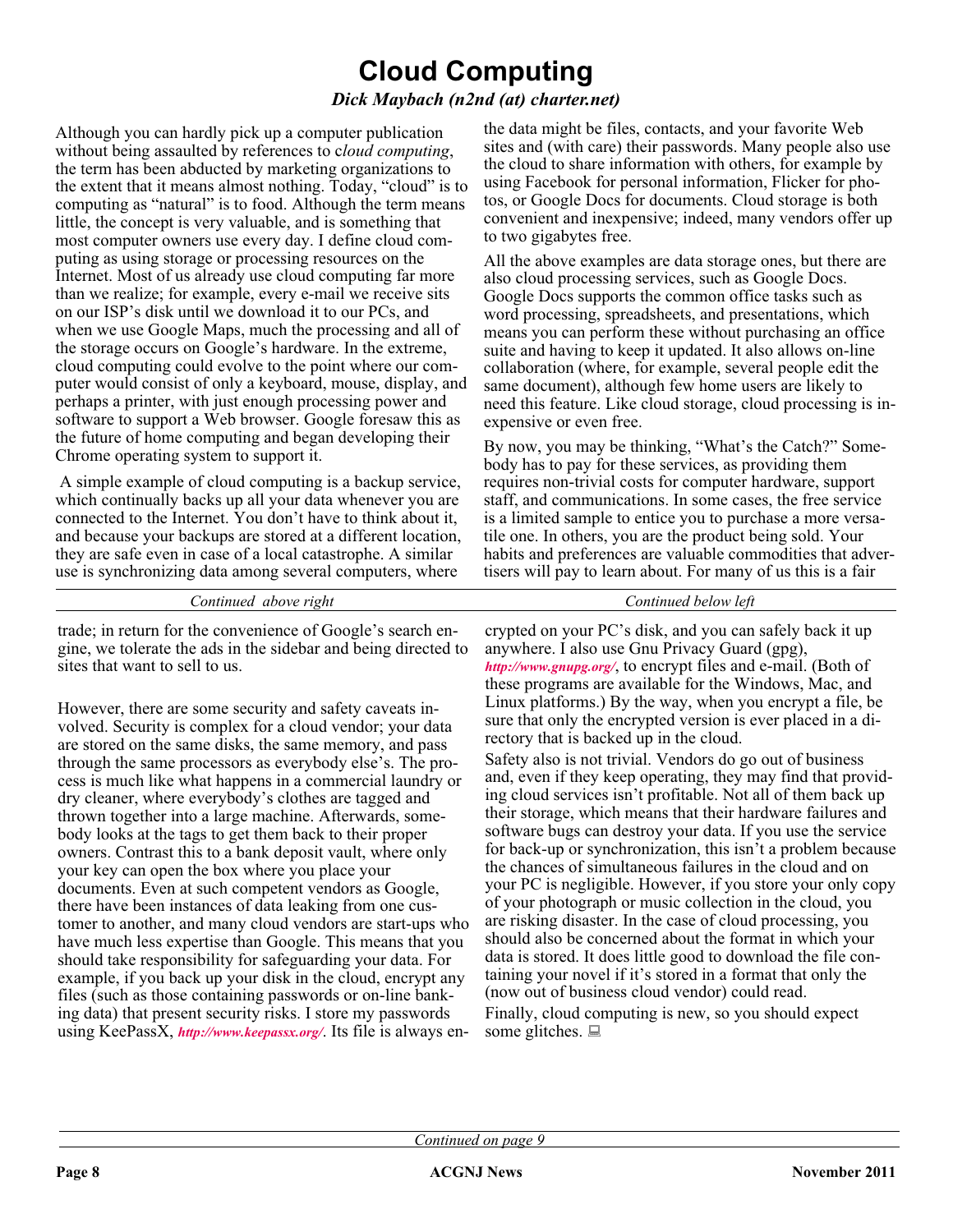# **TrueCrypt**

# **Free open-source data encryption for Windows 7/Vista/XP, Mac OS X, and Linux**

# *John Langill (jlangil1 (at) stny.rr.com), Southern Tier Personal Computing Club, NY*

In an article by Dick Maybach titled "Cloud Computing" (see previous page), he pointed out the necessity of securing your data via encryption when it "...is stored on the same disks, uses the same memory, and passes through the same processors as everybody else's." And I recall Dave Bilcik voicing a similar warning at the May meeting and also mentioning the program TrueCrypt. It just so happens that I am currently using TrueCrypt and I believe it to be very satisfactory solution whether you need relatively modest security or very tight and sophisticated protection.

TrueCrypt is software for establishing and maintaining an on-the-fly-encrypted volume (data storage device). "On-the-fly" encryption means data is automatically encrypted or decrypted right before it is loaded or saved, without user intervention. The entire file system is encrypted; e.g., filenames, folder-names, contents of every file, free space, meta-data, etc. No data stored on an encrypted volume can be read (decrypted) without using the password and/or key file(s), or encryption keys.

I'm not sure how unique TrueCrypt's approach is but I was nevertheless intrigued by it. The first step is to create a "container;" otherwise known as a TrueCrypt "encrypted volume." To my mind, this is somewhat like obtaining a safety-deposit box at a bank.

TrueCrypt provides a "wizard" to assist with the task. As at a bank where safety-deposit boxes of various sizes can be rented, the encrypted volume can be created to have as much capacity as you need. For example, it can be a specific portion of a hard-disk, or an entire flash drive or other storage device. Unlike a safety-deposit box, however, you hold the only key... so you need to remember and protect it. And, into the container (the volume) you can store any number of files. If the capacity of the volume is exceeded, you simply create a bigger container.

One of the interesting facets of a TrueCrypt volume is that it has most of the characteristics of an ordinary file. That is, the volume can be moved or copied within the storage areas of a given PC, or to a different PC. The name of the volume can be changed; and the volume can be included in routine backups. It can be transmitted across the Internet; and even into the wild-blue yonder, if you're so inclined. And, even if you have no intention of salting "the cloud" with your personal data, what about that minuscule 8- or 32GB flash-drive you carry around in your pocket. The smaller they get, the easier they are to lose. Wouldn't it be reassuring to have made it an encrypted volume so that whoever finds it won't have an easy time of it when they try to discover the contents of your personal data?

*Continued above right Continued below left*

The downside of the file-like characteristics is that, like any file, an encrypted volume can also be deleted and all its content lost (...thank goodness for the Recycle Bin). That would be very bad if done unwittingly. But that's why we do back-ups! Yes? Once a TrueCrypt volume is mounted, the data files it contains can be copied to and from the volume just like they are copied to or from any normal disk; for example, by simple drag-and-drop operations.

Files are automatically decrypted on-the-fly in RAM (Random Access Memory) while they are being read or copied from an encrypted TrueCrypt volume. Similarly, files that are being written or copied to a TrueCrypt volume are automatically encrypted on-the-fly in RAM right before they are written to the volume. Note, however, this does not mean the whole file that is to be encrypted/decrypted must reside in RAM before it can be encrypted/decrypted. That is, there are no extra RAM requirements for TrueCrypt. The following paragraph explains how this is accomplished.

Let's suppose that there is an .avi video file stored on a TrueCrypt volume; that is, the entire video file is encrypted. The user provides the correct password and/or key file and mounts (opens) the TrueCrypt volume. When the user double-clicks the icon of the video file, the operating system launches the application associated with the file type typically a media player. The media player then begins loading a small initial portion of the video file from the

TrueCrypt-encrypted volume to RAM in order to play it. While the portion is being loaded, TrueCrypt is automatically decrypting it in RAM. The decrypted portion of the video in RAM is then played by the media player. While this portion is being played, the media player begins loading next small portion of the video file from the TrueCrypt-encrypted volume to RAM and the process repeats. This process is called "on-the-fly" encryption / decryption and it works for all file types, not just for video files. The process also ensures minimal impact on processing performance.

Note that TrueCrypt never saves any decrypted data to a disk – it only stores it temporarily in RAM. Even when the volume is mounted, data stored in the volume remains encrypted. When you restart Windows or turn off your computer, the volume will be automatically dismounted and files stored in it will be inaccessible and encrypted. Even when power is suddenly interrupted (i.e., without a proper system shut-down), files stored in the volume are inaccessible and encrypted. To make them accessible again, you have to mount the volume by providing the correct password and/or key file.

Of course, as with any unintended power interruption or shut-down, unsaved changes to files are lost because re-encryption of changes occurs only when files are saved to the volume in a normal fashion.

*Continued on page 10*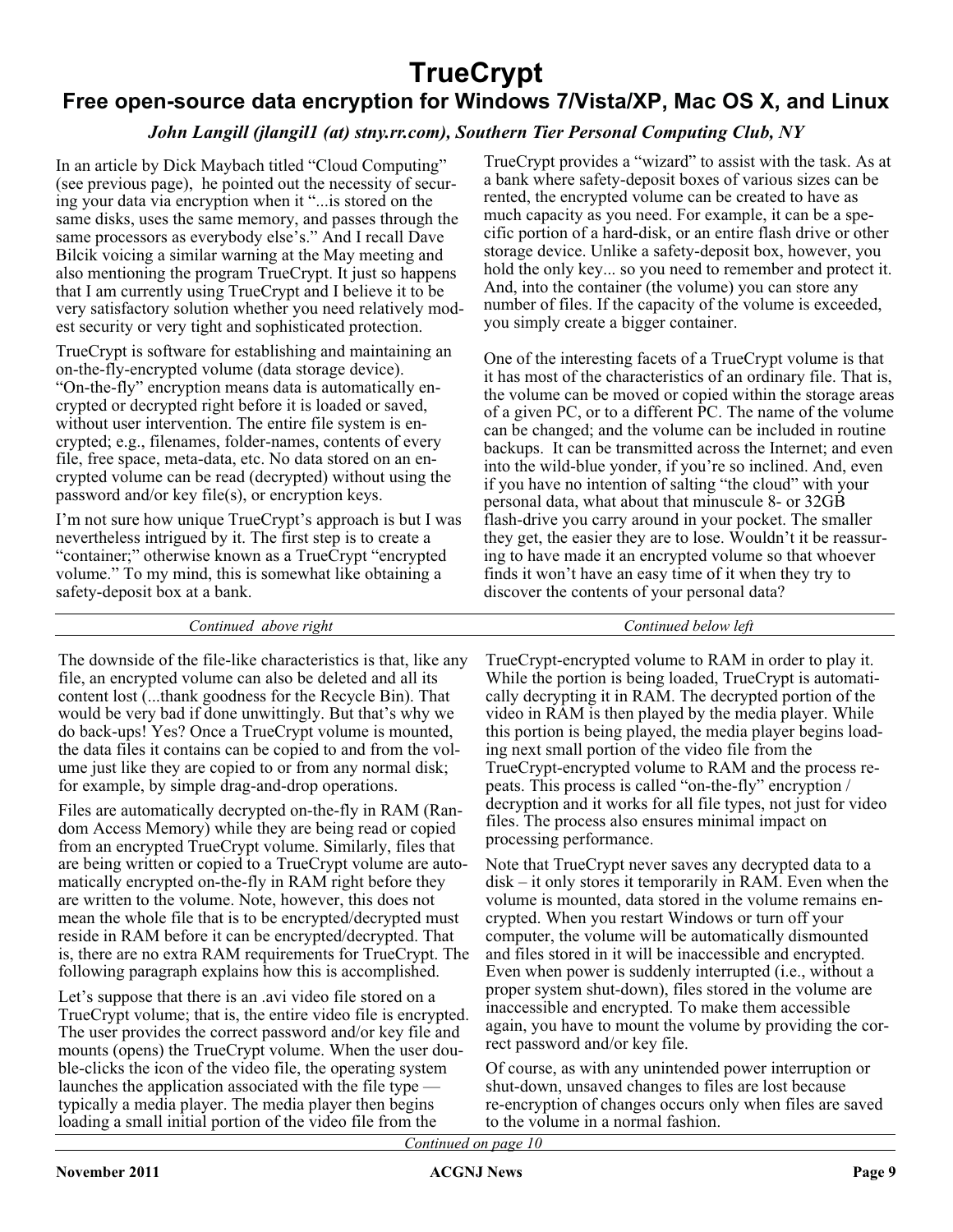# **TrueCrypt,** *continued*

I've only touched on a few of the main facets of TrueCrypt. In addition, TrueCrypt offers a choice of encryption algorithms from which you can select one that will give the degree of security you feel you need. This and other aspects of TrueCrypt are fully documented in an excellent User Guide. The latest version of the free software, Release 7.0a, can be downloaded from the product's home Website at *<http://www.truecrypt.org>*, as well as from CNET's

*<http://www.download.com>*, and other sites on the Web. The User Guide PDF and a more detailed description of TrueCrypt can be found at the product's home web-site.

TrueCrypt is one free program that is, in my opinion, an exception to my general perception of the breed. Of course, the developers gratefully accept donations. In this case, I think they are well deserved.  $\Box$ 

# **History of Open Source Software** *Cal Esneault (ccnewsletter (at) cox.net), Cajun Clickers Computer Club ([www.clickers.org\)](http://www.clickers.org)*

In the 1960's, computers were large ("main frames") and each manufacturer had a unique operating system (OS). Attempts to develop a more universal OS failed, but Bell Lab developers used these efforts to make a new OS (Unix) that ran on smaller "mini" computers (size of a refrigerator versus size of a kitchen). Since there was little commercial interest in smaller "personal computers" in the early 70's, they were allowed to offer source code to universities. Unix became a key tool to develop computer professionals since results could be openly published in contrast to proprietary systems.

In 1984, AT&T was broken-up into the "baby Bells," and they took the opportunity to ask for return of rights to Unix since PC's were now a big commercial item. However, a lot of additional code had been written since 1975 by others on which AT&T had no claim.

Developers set about to write missing pieces taken back by Bell Labs and to further develop robust operating systems that would be freely available to all users. On the US east coast, Richard Stallman launched the GNU Project and developed the GNU Public License (GPL) as a legal tool to ensure future software would continue to be free. On the west coast, a group at the University of California at Berkeley worked on and improved the Unix system and built applications for their Berkeley Software Distribution (BSDUnix).

It was not until the early 1990's that Unix versions unencumbered by any AT&T license requirement were available. Bill Jolitz developed 386BSD for PC's which spawned a family of operating systems – NetBSD, FreeBSD, and OpenBSD). Linus Torvalds implemented a new kernel (Linux) and used utilities from the GNU pro-

*Continued above right Continued below left*

ject to inspire a family of GNU/Linux systems – Red Hat, Debian, Slackware, etc.)

Given the essential software base and necessary legal standing, software developers pushed to create programs for these new systems. Initial programs were limited, however, to using a Command Line Interface (CLI) which was different from the Graphics User Interface (GUI) used by proprietary systems at that time. To address this, GUI desktop" front-ends were developed. The two most popular desktops were GNOME and KDE. In addition, "package management" software was developed to aid the normal user in finding and installing software free from the Internet.

With a wide variety of freely similar options, groups had to bundle selected software into an infrastructure of operating system and applications that worked well together. These sets of programs are called distributions ("distro's"), and over 300 distro's are available today.

In 1997 the term "open source" became popular to define these non-proprietary works. "Source" code is a set of computer instructions written in a type of computer language that can be read by humans. It is later "compiled" into a machine-code readable by computers. With source code "openly" available, programmers can make modifications and additions to the original program with little effort. Thus, once the original work is done by dedicated volunteers, incremental improvements require very little time and programs can be offered without cost to users.

There are now many sophisticated open source programs available for major PC operating systems (Windows, Mac OS, Linux, and BSD). Some examples are:

- 1. OpenOffice.org (personal productivity)
- 2. Firefox (Internet browser)
- 3. Thunderbird (e-mail client)
- 4. GIMP (photo editor)
- 5. Inkscape (vector graphics program)
- 6. Audacity (audio editor)
- 7. Avidemux (video editor)

Due to slower development of open source programs in general and momentum of established proprietary systems, open source OS has only a small share in the PC arena. The situation is different in the mobile market, however, where the open source Android OS for smart phones is currently the most popular platform. Android development is being led by Google, and over two dozen handset and tablet manufacturers have implemented it on their equipment.

From humble beginnings, open source software has grown to be a key factor in modern technology.  $\Box$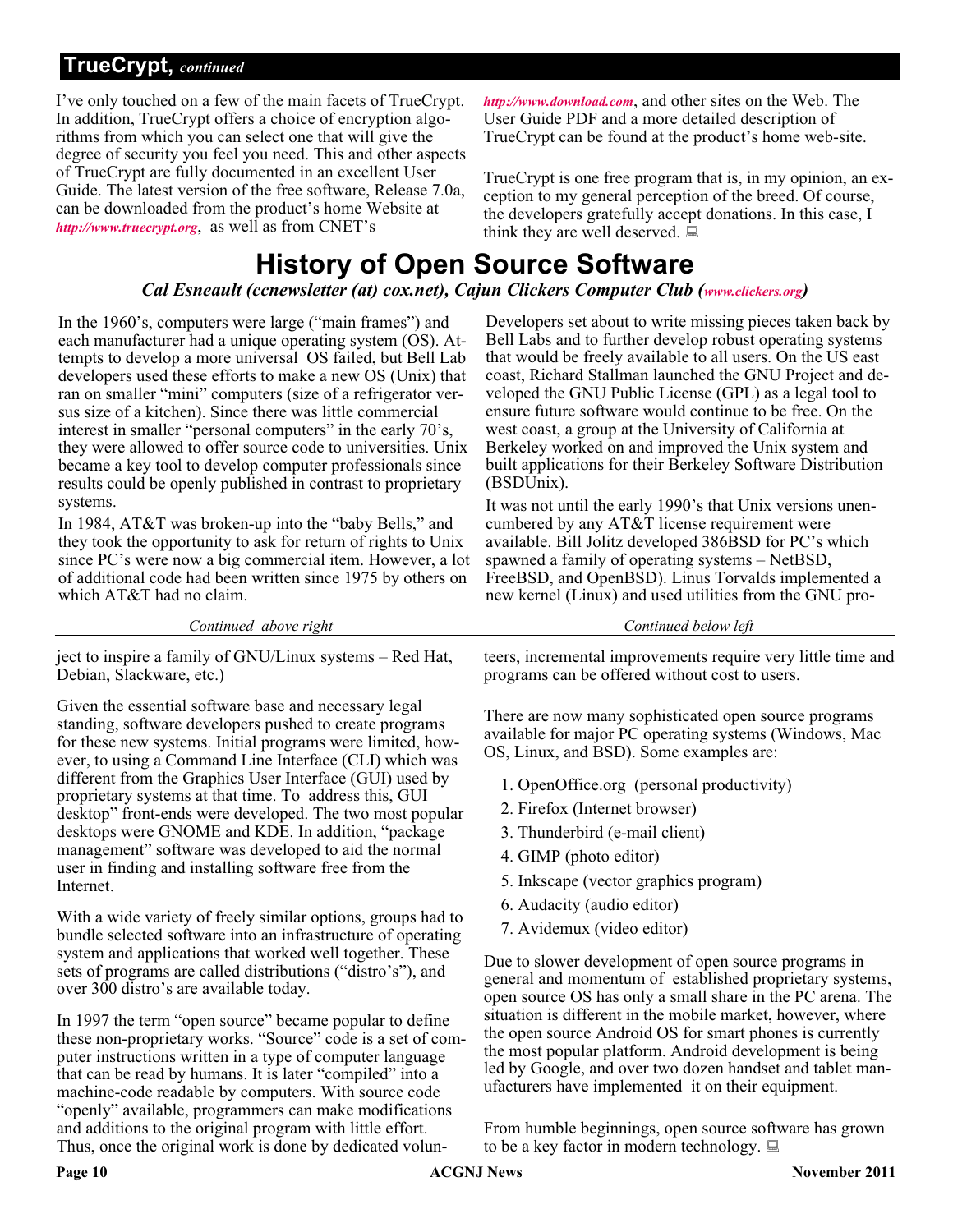# **Dick's Clicks**

### *Dick Ramette (Rwramette (at) mindspring.com), Computer Club of Green Valley AZ (http://ccgv.apcug.org)*

"Sam" likes being technophobic. He grew up happily without PCs, cell phones, and credit cards, and is amused by those who flaunt their myriad electronic devices. He quotes Clifford Stoll: "Why is it drug addicts and computer aficionados are both called users?" But, in reality, there is no such thing as a "nonuser," because of how computers permeate most aspects of modern society.

Sam's not impressed with how stores use computers to scan price codes, manage inventories, and arrange for shipping. He's uninformed about how modern medicine is highly digitized, from storing personal records to advanced diagnostic tools, as are all bank accounts. newspapers, magazine subscriptions, telephones and public library accounts. Travel relies on the computers of hotels, restaurants, cruise ships and airlines, and all newer cars are governed by built-in computers. The USPS and the phone system could not function well without computers, nor could law enforcement and fire fighters. Even the aerobics machines in GVR fitness rooms are computerized.

At the other extreme from Sam are the true technophiles, like the few elites in CCGV, whose computer expertise dwarfs that of the typical user. Nothing will do except the latest version of hardware and software. Some golfers are even using GPS devices to plot strategy during a round. I'm more in the common mainstream, I guess. My two computers do enrich my life on a daily basis. My son in

Wisconsin sent me an email with a video of wild turkeys near his property, and I was able to inform him, thanks to Google, that a group of turkeys is called a gang, a posse, or a rafter. See:

#### *<http://www.thealmightyguru.com/Pointless/AnimalGroups.html>*.

I enjoy the Astronomy Picture of the Day, my favorite comics (those not included in the AZ Star, like Judge Parker), opinions on NYTimes and Huffington Post, and I sample the thousands of reader comments. I play Wordscraper with a daughter and a grandson, but do nothing else with Facebook. I download the NYT crossword, check movie reviews on *<http://www.imdb.com>*, look at political cartoons on *<http://www.washingtonpost.com>*, and note obituaries on *<http://www.gvnews.com>*. All my Pima Library reserves are by computer. I have links to the menus of my favorite restaurants.

I use Open Office spreadsheet to keep statistics for the GVR Shuffleboard Club, and I manage my photo collection with Windows Explorer and Photoshop Elements. I'd hate to do without email.

I'm content with Wordpad for writing things, including this column. I still write useful little programs using the antiquated QBasic. I measure my walks by GPS. But I ignore Skype, Picasa, Windows 7 and online banking, though I do order stuff from *<http://www.amazon.com>*.

*Continued above right Continued below left*

With my new BFF, the iPod touch, I play the Scramble word game, listen to music, take photos and go online. I marvel that such technology can be bundled in such a small package: it holds my lifetime music collection and my lifetime photo collection. And, as we heard at the CCGV meeting in January, the Apple iPad is even more amazing, now with 300,000 apps.

This month I bought a Blu-Ray DVD player and a 50" plasma TV, and I'm astonished by all the functions that were not available on my 22-year-old Sony, including wireless access to all the photos on my computer, and free streaming of Netflix movies. The old Sony still works, so make an offer.

And yet—and yet—I know that many among us, like Sam, are living happy and rich, productive lives at a more leisurely pace, without the comfort of a personal computer. Recently an AP story told of a NY mother who "unplugged" her kids for six months, with clearly beneficial effects on grades and use of spare time. Kinda like the way we all were three or four decades ago. I imagine them having coffee with friends, hanging out at the library, reading books, writing hand-written letters, enjoying family phone calls, pursuing all sorts of personal hobbies, blissfully unaware of all the richness of living in a computer-dominated world. And they don't send \$600/year to an ISP. Should I pity them in their technical austerity? Or should they pity me, for embracing the Church of Google?

Quotes of the month:

"Computers make it easier to do a lot of things, but most of the things they make it easier to do don't need to be done."

Andy Rooney

"There is a computer disease that anybody who works with computers knows about. It's a very serious disease and it interferes completely with the work. The trouble with computers is that you 'play' with them!"

Richard P. Feynman

"No one ever said on their deathbed, 'Gee, I wish I had spent more time alone with my computer'."

Danielle Berry

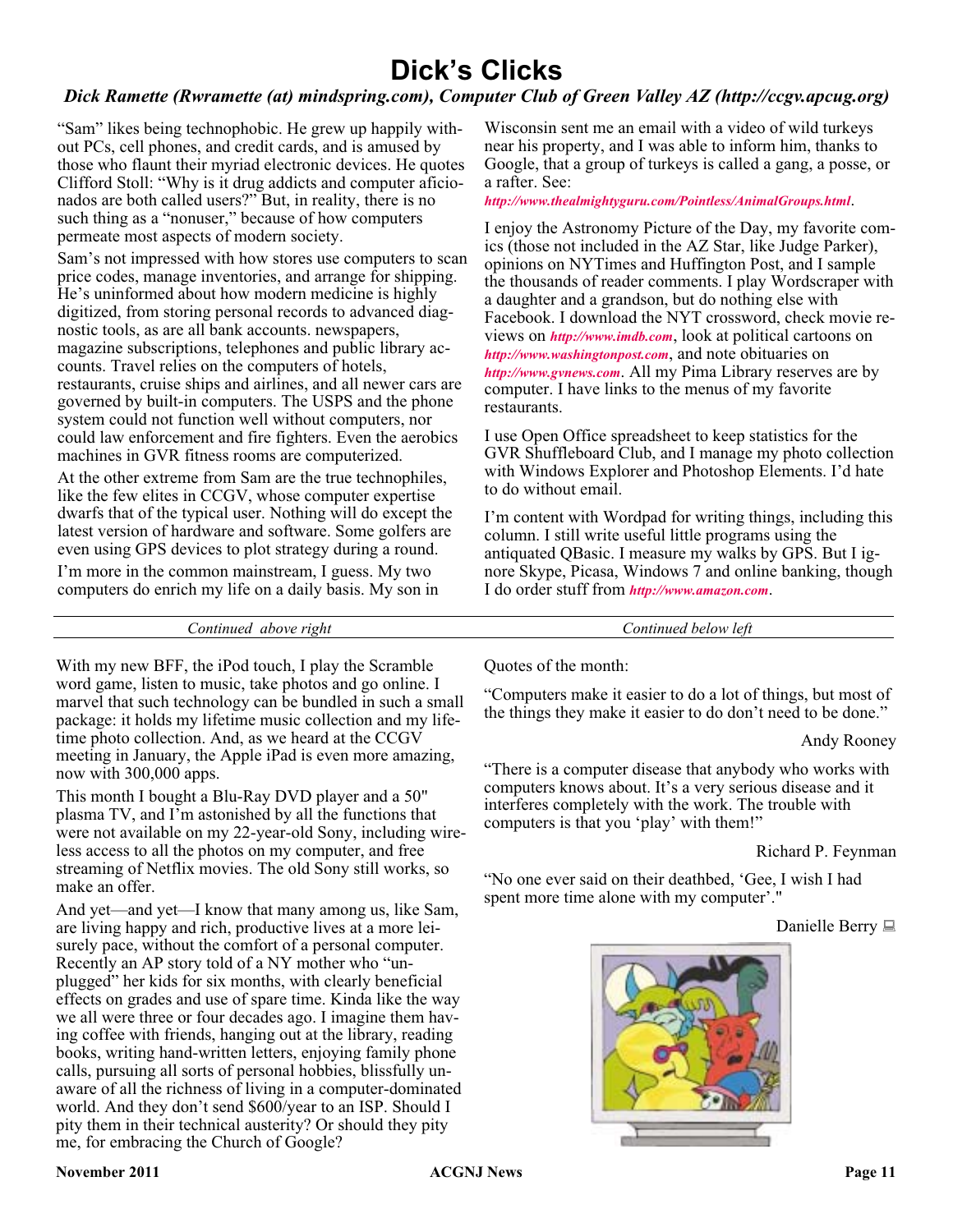# **Turn Volume Down Quickly**

### *Sandy Berger*

If you like to listen to music while you are working on the computer or browsing the Web, this free program is for you. It lets you control the volume with your mouse. Get a phone call or a summons for attention from your spouse? You can quickly and easily turn down the volume.

Volumouse (*<http://www.nirsoft.net/utils/volumouse.html>*) is a small program that lets you control the volume of your computer with your mouse. It turns your mouse's click wheel into a volume dial. Just hold down the Alt key and move the mouse wheel to increase or decrease the volume. It is quick and easy. No window to open. No menu to scroll through.

You can also set up other keys to activate Volumouse, if you like. And you can use it to control the volume when you are using Windows Media Player.

## **System Requirements**

Windows operating system: Windows 98, Windows ME, Windows NT, Windows 2000, Windows XP, Windows Server 2003, or Windows Vista. (Windows 95 is not supported), Wheel mouse, Sound card.

Check for other neat stuff at *<http://www.nirsoft.net/>*



# **Back Issues Still Needed**

Our collection remains incomplete. Below is a list of missing newsletters. Anyone who lends us one of these (or supplies a good clear copy) will receive the next CD as our thanks.

1975: #2 and #3 (dates uncertain)

1976: January

1984: August

1985: June, July, August, September.

# **SIG News**

## **C/C++ Programming**

*Bruce Arnold (barnold@blast.net) <http://acgnj.barnold.us/index.html>*

This is a forum for discussion of programming in general, beginning and intermediate level C, C++, C-Win programming, hardware, algorithms, and operating systems. We demonstrate real programming in a non-intimidating way, presenting complete code for working programs in 3-5 sheets of paper.

*October:* Since many were still on vacation last month, this is a repeat of the September topic. The subject was an extremely simple version of the Travelling Salesman Problem. The program uses a "Command Box" which is similar to a "Dos Box" and does not use any Windows Graphic libraries. It is easy to understand. The code uses the C++ compiler in Microsoft's Visual Studio 2008 and may also be compiled using free  $C++$  Express compiler.

The algorithm takes as input a list of town names and their corresponding coordinates in latitude and longitude. Where do you get the numbers? Enter a location in Google Maps (*[maps.google.com](http://maps.google.com)*) then right-click on the balloon marker to select "what's here?", Google puts the numbers in the search bar. They can then be pasted into this program. For example: Fanwood,  $NJ = 40.641638, -74.383407$  degrees.

For details and sample code, visit our Website. *Our next meeting November 15.*

## **Mobile Devices**

*Brenda Bell (mobdevsig@acgnj.org)*

The Mobile Devices SIG meets the second Wednesday of alternate months, 7:30PM at SPRS in Scotch Plains, NJ.

The Mobile Devices SIG focuses largely on curent-generation cellphones and smartphones (such as Blackberry, Android, iPhone) which bridge the gap between basic cell phones and traditional computers, and how they can help you manage and organize your life.

Our membership ranges from those who have recently acquired their first, basic cellphone to those who develop applications for today's modern smartphones, iPods, and ultraportable computers.

While we expect to spend much of our time investigating the built-in features and specialized applications available to modern smartphones, if you bring your basic (or multimedia) cell phone, iPod, or other mobile device with questions on how to use it, where to find applications, or what features they have, we are always happy to help! Meet and greet and plan where this event goes. Bring all your ideas, PDAs, fancy phones, etc. *Our next meeting December 14.*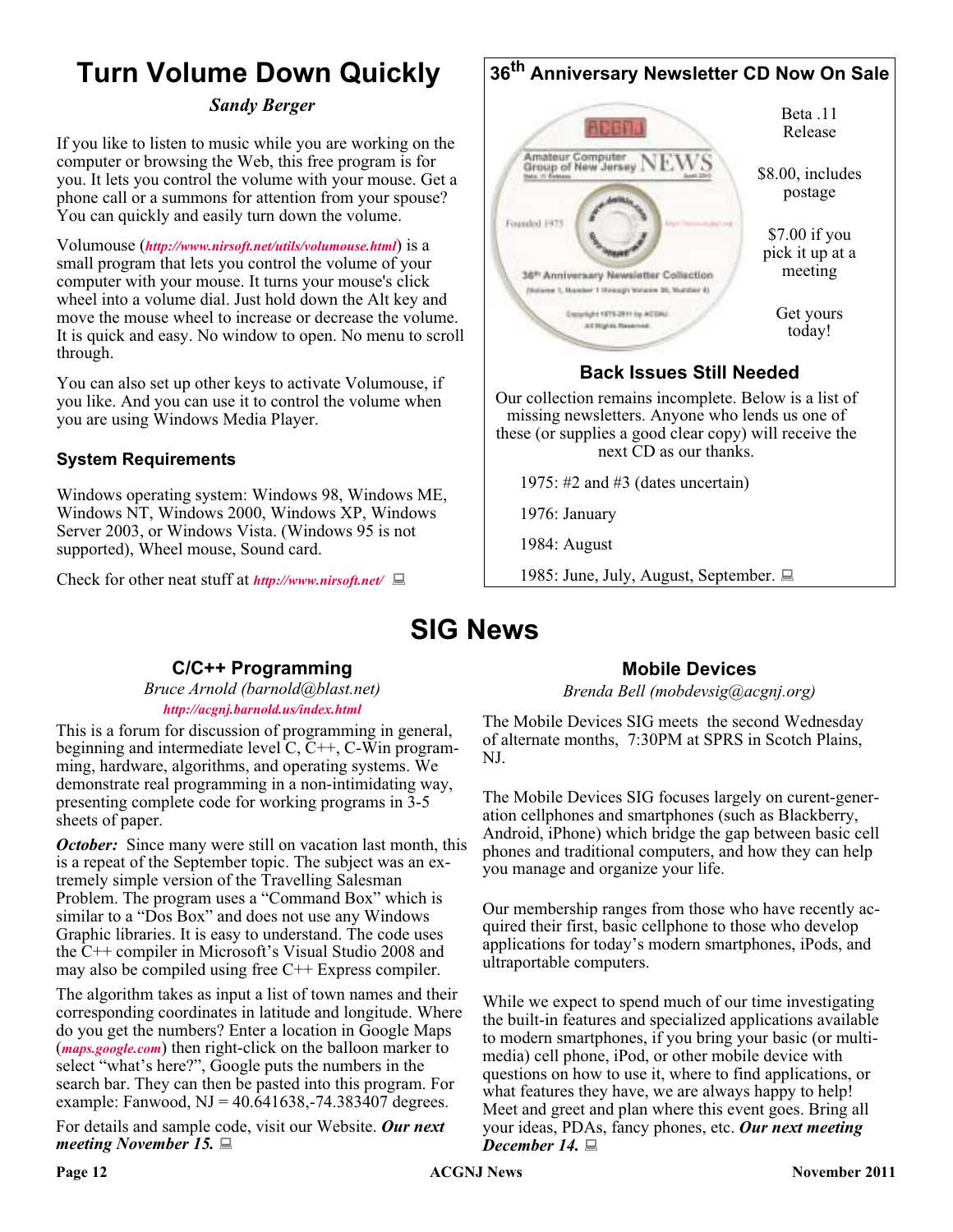# **SIG News**, *continued*

#### **Layman's Forum**

Matt Skoda (som359@aol.com) *<http://www.acgnj.org/groups/laymans.html>*

*We meet on the second Monday of the month* (no meetings in July and August) to discuss issues of interest to noviceusers or those who are planning to get started in computing. Watch our Web page for updates and announcements.

### **FireFox Activity**

#### *Firefox@acgnj.org*

This SIG is an open forum for **all** FireFox and Mozilla techniques and technologies, to encourage study and development of web sites of all kinds. All browsers will be considered and examined. All are encouraged to "think out of the box" about new web site esign. All members and guests are invited to check out the design concepts and voice their opinion. *Next meeting, November 21.*

#### **Java**

#### *Mike Redlich (mike@redlich.net)*

#### *<http://www.redlich.net/javasig/javasig.html>*

*October:* **"Gradle"***.* Project automation is essential to the success of software projects. It should be straight-forward, easy, fun to implement. There is no one-size-fits-all process for builds. Therefore, Gradle does not impose a rigid process over people. Finding and describing YOUR process is very important. Gradle has the very best support for describing it. No tools that save people from themselves. Gradle gives you all the freedom you need. *Next meeting November 8.*

#### **NJ Gamers**

*Gregg McCarthy (greggmajestic@gmail.com)*

#### *<http://www.NJGamers.com>*

#### *[www.lanparty.com](http://www.lanparty.com)*

**The next Friday Night Frag will be November 11, 6 p.m. to Saturday 12 noon — 18 hours for 5 bucks!**

BYOC - Bring your own computer

BYOF - Bring your own food.

and if you don't like sitting on metal chairs... BYO chair! $\Box$ 

# **Window Pains**

## John Raff (*jraff@comcast.net*)

#### *<http://www.acgnj.org/groups/winpains.html>*

Intended to provide members with Windows oriented discussions, Microsoft and Linux style. Directed to more technological level of attendee, but newbies are welcomed.

*November 18*: Brenda Bell will present on Electronic Health Records, Personal Health Records and Information Online.  $\Box$ 

#### **Main Meeting**

#### *<http://www.acgnj.org/groups/mainmeet.html>*

*Mike Redlich (mike@redlich.net*)

*November 4: B*renda Bell will present on Social Networks, exploring Ning an others.  $\Box$ 

#### **Web Dev**

#### Evan Willliams (*ewilliams@collaboron.com*)

Meeting on alternate months, this SIG is an open forum for all Website Development techniques and technologies, to encourage study and development of web sites of all kinds. All languages will be considered and examined. The current project is a CMS for the club. Anyone interested in starting a new project, come to the meeting and announce / explain. Provide as much detail as possible. WebDev should be an all-encompasing development and examination forum for all issues, applications, OS, languages and systems one can use to build Websites. We currently have two Web dev languages .NET and Java as SIGs but other langages and OS need to be investigated, examined and tested; Windows, Linux, UNIX, DEC, Vax, HP etc. Intel-PC, Motorola - MAC etc. *Our next meeting November 9.*

### **LUNICS (Linux/Unix)**

Andreas Meyer (*lunics@acgnj.org*) *<http//www.acgnj.org/groups/lunics.html>*

LUNICS is a group for those who share an interest in Unix and similar operating systems. While we do quite a bit with Linux, we've also been known to discuss Solaris and BSD as well. We meet on the first Monday of the month at the Scotch Plains Rescue Squad. See the web page for directions and more information.

*Our next meeting November 7.*

#### **Hardware Activity**

Mike Reagan (*hardware@acgnj.org*)

This group is dedicated to repairing, refurbishing and/or recycling older computers. Ten people attended the first meeting, so there is still a market for this type of event. Although we looked at some of the older equipment stored in the back room, most of our time was spent in talking about past experiences and planning for the future. Hopefully, we can establish a viable long-term schedule of projects, and keep the interest of those who attended this inaugural meeting. If you have a hardware problem, bring it in and we can all help fix or demolish it. (No guarantees either way.)

*Next meeting November 14*

#### **Investment Software**

Jim Cooper (*jim@thecoopers.org*)

#### *[http://www.acgnj.org/groups/sig\\_investment.html](http://www.acgnj.org/groups/sig_investment.html)*

The Investment SIG continues with presentations on how to use analysis programs TC2000 and TCNet. Large charts are presented on our pull down screen and illustrate the application of computer scans and formulas to find stocks for profitable investments. Technical analysis determines buy points, sell points and projected moves. Technical analysis can also be used on fundamentals such as earnings, sales growth, etc. We're no longer focusing on just Telechart -- if you are using (or interested in) Tradestation, eSignal, VectorVest -- or just in learning how to select and use charting and technical analysis, come join us !!

*Our next meeting: November 10.*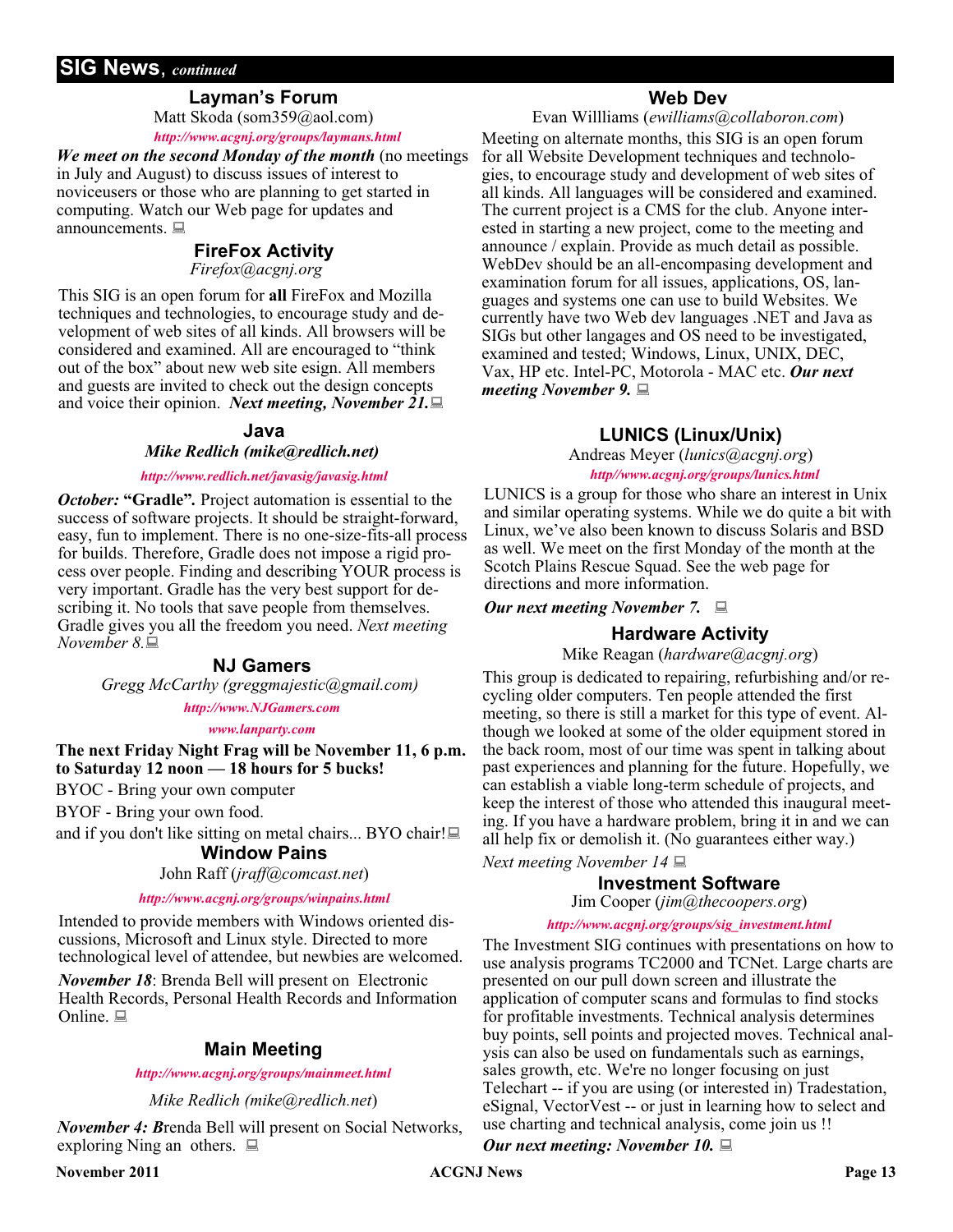# **Guru Corner**

If you need help with any of the technologies listed below, you can call on the person listed. Please be considerate and ca

# **Discount Computer Magazine Price List**

**As described by the DealsGuy**

| ll before 10 PM.             | ou can call on the person listed. Please be considerate and |              |                                                                                                                         | 1 <sub>yr</sub> |       | $2 \text{ yr}$ 3 yr |
|------------------------------|-------------------------------------------------------------|--------------|-------------------------------------------------------------------------------------------------------------------------|-----------------|-------|---------------------|
|                              |                                                             |              | <b>Computer Games</b>                                                                                                   | \$10.95         | 20.95 | 29.95               |
|                              | <b>Software</b>                                             |              | <b>Computer Gaming World</b>                                                                                            | 14.95           | 28.95 | 41.95               |
|                              |                                                             |              | Computer Shopper1                                                                                                       | 16.97           | 32.95 | 47.95               |
| <b>HTML</b>                  | Mike Redlich                                                | 908-246-0410 | Dr. Dobbs Journal                                                                                                       | 15.95           | 30.95 |                     |
|                              | Jo-Anne Head                                                | 908-769-7385 | Mac Addict                                                                                                              | 10.97           |       |                     |
| ColdFusion                   | Jo-Anne Head                                                | 908-769-7385 | Mac Home Journal                                                                                                        | 15.97           | 29.97 |                     |
|                              |                                                             |              | Mac World                                                                                                               | 12.95           |       |                     |
| <b>CSS</b>                   | Frank Warren                                                | 908-756-1681 | Maximum PC                                                                                                              | 9.95            | 18.95 | 27.95               |
|                              | Jo-Anne Head                                                | 908-769-7385 | Microsoft System Journal                                                                                                | 21.95           | 39.95 |                     |
| Java                         | Mike Redlich                                                | 908-246-0410 | PC Gamer                                                                                                                | 12.95           |       |                     |
|                              |                                                             |              | PC Magazine (22/44/66 Issues)                                                                                           | 25.97           | 48.95 | 68.95               |
| $C++$                        | <b>Bruce Arnold</b>                                         | 908-735-7898 | PC World                                                                                                                | 16.95           |       |                     |
|                              | Mike Redlich                                                | 908-246-0410 | Wired                                                                                                                   | 6.00            | 12.00 | 17.00               |
| ASP                          | Mike Redlich                                                | 908-246-0410 | These prices are for new subscriptions and renewals. All<br>orders must be accompanied by a check, cash or Money        |                 |       |                     |
| Perl                         | John Raff                                                   | 973-560-9070 | Order. Make payable to Herb Goodman, and mail to:                                                                       |                 |       |                     |
|                              | Frank Warren                                                | 908-756-1681 | Herb Goodman, 8295 Sunlake Drive, Boca Raton,<br>FL 33496                                                               |                 |       |                     |
| XML                          | Mike Redlich                                                | 908-246-0410 | Telephone: 561-488-4465, e-mail: hgoodman@prod-<br>igy.net                                                              |                 |       |                     |
| Genealogy                    | Frank Warren                                                | 908-756-1681 | Please allow 10 to 12 weeks for your magazines to start.                                                                |                 |       |                     |
| Home Automation Frank Warren |                                                             | 908-756-1681 | For renewals you must supply an address label from your<br>present subscription to insure the correct start of your re- |                 |       |                     |
|                              | <b>Operating Systems</b>                                    |              | newal. As an extra service I will mail a renewal notice<br>about 4 months prior to their expiration date. I carry more  |                 |       |                     |
| Windows 3.1                  | Ted Martin                                                  | 732-636-1942 | than 300 titles at excellent prices — email for prices. $\Box$                                                          |                 |       |                     |

# **ACGNJ MEMBERSHIP APPLICATION**

Sign up online at http://www.acguj.org/membershipApplication.html and pay dues with PayPal.

|                               |                                                                       | Dues                                                                                                                   |                |                           |
|-------------------------------|-----------------------------------------------------------------------|------------------------------------------------------------------------------------------------------------------------|----------------|---------------------------|
|                               | <b>US/CANADA</b>                                                      |                                                                                                                        | <b>STUDENT</b> | <b>SENIOR CITIZEN</b>     |
| Year<br>2 Years<br>3 Years    | \$25<br>\$40<br>\$55                                                  |                                                                                                                        | \$20           | (Over 65)<br>\$20<br>\$45 |
|                               |                                                                       |                                                                                                                        |                |                           |
|                               | Mail this application and your check to:<br>AMATEUR COMPUTER GROUP OF | AMATEUR COMPUTER GROUP OF NEW JERSEY, INC., P.0. BOX 135, SCOTCH PLAINS, NJ 07076<br>New Member Renewal Address Change |                |                           |
|                               |                                                                       | Last Name                                                                                                              |                | Phone                     |
| First Name<br>Mailing Address |                                                                       |                                                                                                                        |                | E-Mail                    |

What topics would you like to see covered at club meetings?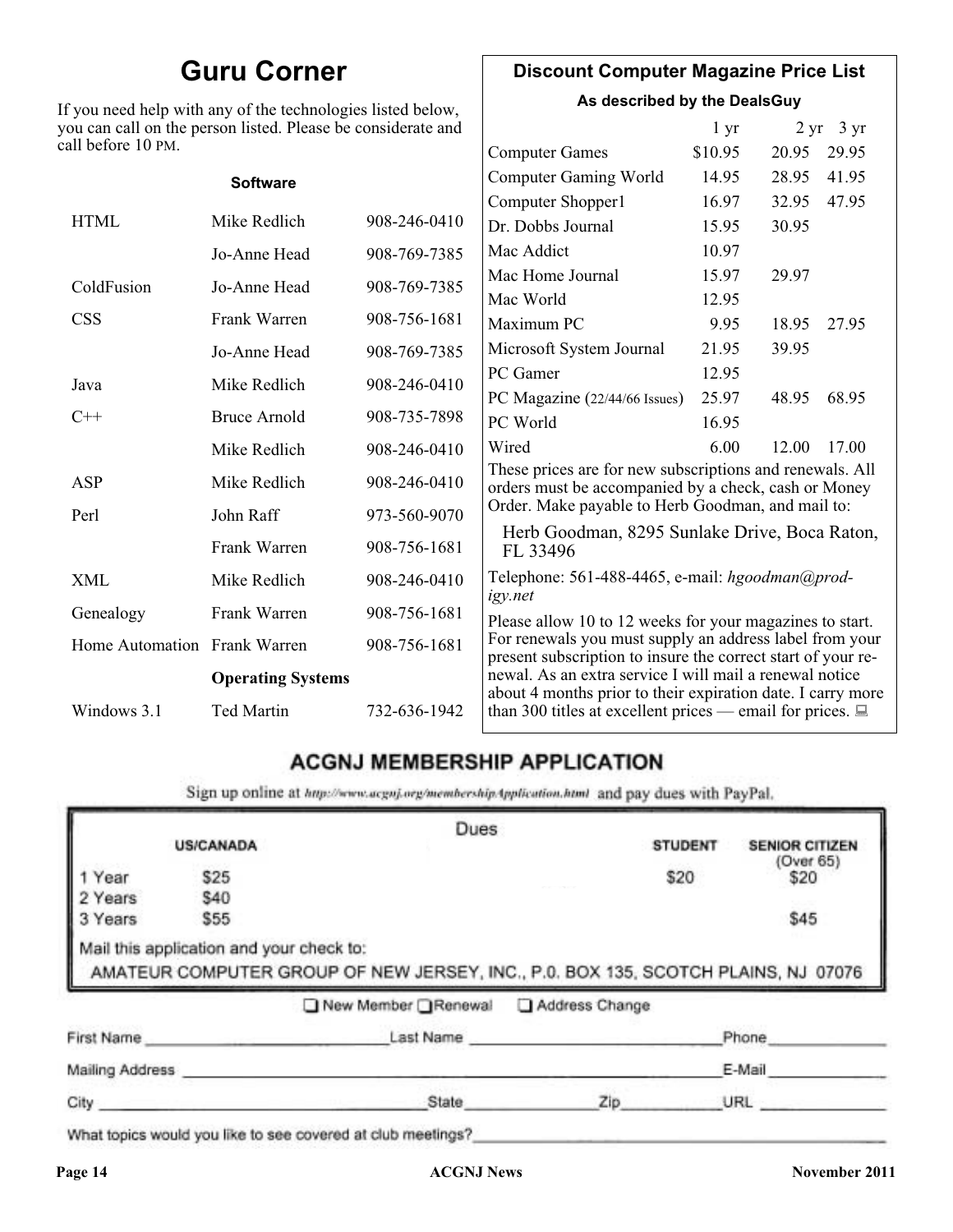| <b>Other Local Computer Groups</b>                                                                                                                                             |                                                                                                                                                           |                                                                                                                                                                      |  |
|--------------------------------------------------------------------------------------------------------------------------------------------------------------------------------|-----------------------------------------------------------------------------------------------------------------------------------------------------------|----------------------------------------------------------------------------------------------------------------------------------------------------------------------|--|
| <b>Princeton Macintosh User Group:</b> 7:15 pm 2nd<br>Tuesday, Jadwin Hall, A-10, Washington Rd,<br>Princeton, $(609)$ 252-1163, www.pmug-nj.org                               | Linux Users Group in Princeton: 7 pm, 2nd<br>Wednesday, Lawrence Branch Mercer Library,<br>Rt#1 & Darrah Lane, Lawrence NJ<br>http://www.lugip.org        | <b>New York PC:</b> 3rd Thurs, 7 pm, PS 41, 116 W<br>11th St. For info call hotline, (212) 533-NYPC,<br>http://www.nypc.org                                          |  |
| <b>Computer Education Society of Philadelphia:</b><br>Meetings & Workshops at Jem Electronics, 6622<br>Castor Ave, Philadelphia PA. www.cesop.org/                             | <b>Brookdale Computer Users Group:</b> 7 pm, 3rd<br>Friday, Brookdale Community College, Bldg MAS<br>Rm 100, Lincroft NJ. (732)-739-9633.<br>www.bcug.com | NJ Macintosh User Group: 8 pm, 3rd Tuesday,<br>Allwood Branch Library, Lyall Rd, Clifton NJ.<br>$(201) 893 - 5274$ http://www.njmug.org                              |  |
| PC User Group of So. Jersey: 2nd Mon., 7 pm,<br>Trinity Presb. Church, 499 Rt 70 E, Cherry Hill,<br>NJ. L. Horn, (856) 983-5360<br>http://www.pcugsj.org                       | Hunterdon Computer Club: 8:30 am, 3rd Sat,<br>Hunterdon Medical Center, Rt 31, Flemington NJ.<br>www.hunterdoncomputerclub.org. (908)<br>995-4042.        | NY Amateur Computer Group: 2nd Thurs, 7<br>pm, Rm 806 Silver Bldg, NYU, 32 Waverly Pl,<br>NYC http://www.nyacc.org                                                   |  |
| Morris Micro Computer Club: 7 pm 2nd Thurs.,<br>Morris County Library, Hanover Ave, Morristown<br>NJ, (973) 267-0871.<br>http://www.morrismicro.com                            | Central Jersey Computer Club: 8 pm, 4th Fri-<br>day, Rm 74, Armstrong Hall, College of NJ. Rich<br>Williams, (609) 466-0909.                              | NJ PC User Group: 2nd Thurs, Monroe Rm at<br>Wyckoff Public Library, 7 pm. Maureen Shannon,<br>$(201)$ 853-7432, www.njpcug.org                                      |  |
| <b>Philadelphia Area Computer Society: 3rd Sat, 12</b><br>noon Main Meeting, groups 8 am-3 pm. Upper<br>Moreland Middle School, Hatboro PA. (215)<br>764-6338. www.pacsnet.org | NJ Computer Club: 6:15 pm, 2nd Wednesday ex-<br>cept Jul & Aug, North Branch Reformed Church,<br>203 Rt 28, Bridgewater NJ. http://www.njcc.org           | Princeton PC Users Group: 2nd Monday,<br>Lawrenceville Library, Alt Rt 1 & Darrah Lane,<br>Lawrenceville, Paul Kurivchack (908) 218-0778,<br>http://www.ppcug-nj.org |  |

| <b>Classified</b>                                                                                                                                                                                                                                                                                                                                                                             | <b>Radio and TV Programs</b>                                                                                                                                                                                                                                                                                                        |
|-----------------------------------------------------------------------------------------------------------------------------------------------------------------------------------------------------------------------------------------------------------------------------------------------------------------------------------------------------------------------------------------------|-------------------------------------------------------------------------------------------------------------------------------------------------------------------------------------------------------------------------------------------------------------------------------------------------------------------------------------|
| <b>FREE TO MEMBERS.</b> Use our clas-<br>sified ads to sell off your surplus computer<br>stuff. Send copy to Classified, ACGNJ<br>NEWS, P.O. Box 135, Scotch Plains NJ<br>07076 or e-mail to the editor,<br><i>bdegroot@ptd.net.</i> Classified ads are free<br>to members, one per issue. Non-members<br>pay \$10. Send check payable to ACGNJ<br>Inc. with copy. Reasonable length, please. | INOUNION AVE<br><b>Computer Radio Show, WBAI</b><br>Amold<br>Slenside Rd<br>99.5 FM, NY, Wed. 8-9 p.m.<br>Auditorium<br>The<br><b>Software</b><br>Review,<br>LEXA A3<br>Channel, Saturday<br>Learning<br>$\sqrt{3}$<br>$10-10:30$ p.m.<br>On Computers, WCTC 1450<br>0.5.22<br>AM, New Brunswick, Sunday<br>Echo<br>Queen           |
| Member of<br>ociation of<br>Personal Computer User Groups                                                                                                                                                                                                                                                                                                                                     | 1-4 p.m. To ask questions call<br>Diner<br>$(800)$ 677-0874.<br>តិ<br>ភិ<br>Borle Ave<br>Ğ<br><b>PC Talk, Sunday from 8 p.m. to</b><br><b>Territory</b><br>Scotch Pigins<br>10 p.m., 1210 AM Philadelphia.<br>Rescue Sound<br><b>Ext 135</b><br>1800-876-WPEN, Webcast<br>at http://www.pctalkweb.net.<br>$\mathbf{v}^{\mathbf{r}}$ |

#### *<http://www.apcug.net>*

### **Directions to Meetings at Scotch Plains Rescue Squad, 1916 Bartle Ave., Scotch Plains NJ**

#### **From New York City or Northern New Jersey**

Take Route 1&9 or the Garden State Parkway to US 22 Westbound.

#### **From Southern New Jersey**

Take Parkway north to Exit 135 (Clark). Stay on left of ramp, follow circle under Parkway. Bear right to Central Avenue; follow to Westfield and under RR overpass. Left at light to North Avenue; follow to light in Fanwood. Right on Martine (which becomes Park Ave). Right on Bartle Ave in middle of shopping district.Scotch Plains Rescue Squad (2-story brick) is located on the right. Do not park in the row next to the building — you'll be towed.

#### **From I-78 (either direction)**

Take exit 41 (Scotch Plains); follow signs to US 22. Turn right at light at bottom of hill and use overpass to cross Rt. 22. Follow US 22 Westbound directions.

#### **November 2011 CONS Page 15 Page 15 Page 15 Page 16 Page 16 Page 16 Page 16 Page 16**

#### **From US 22 Westbound**

Exit at Park Avenue, Scotch Plains after McDonalds on the right, diagonally opposite Scotchwood Diner on the left, immediately before the overpass. After exiting, turn left at the light and use overpass to cross US 22. Bear right at bottom of ramp to continue south on Park Avenue. Turn left at the second light (a staggered intersection). Scotch Plains Rescue Squad (2-story brick) is on the right. Do not park in the row next to the building — you'll be towed. We meet on the second floor, entering by the door at the right front of the building.

#### **From Western New Jersey**

Take US 22 Eastbound to the Park Avenue exit. The exit is about a mile past Terrill Road and immediately past the overpass. Exit onto Park Avenue South and follow the directions above to the Rescue Squad building.